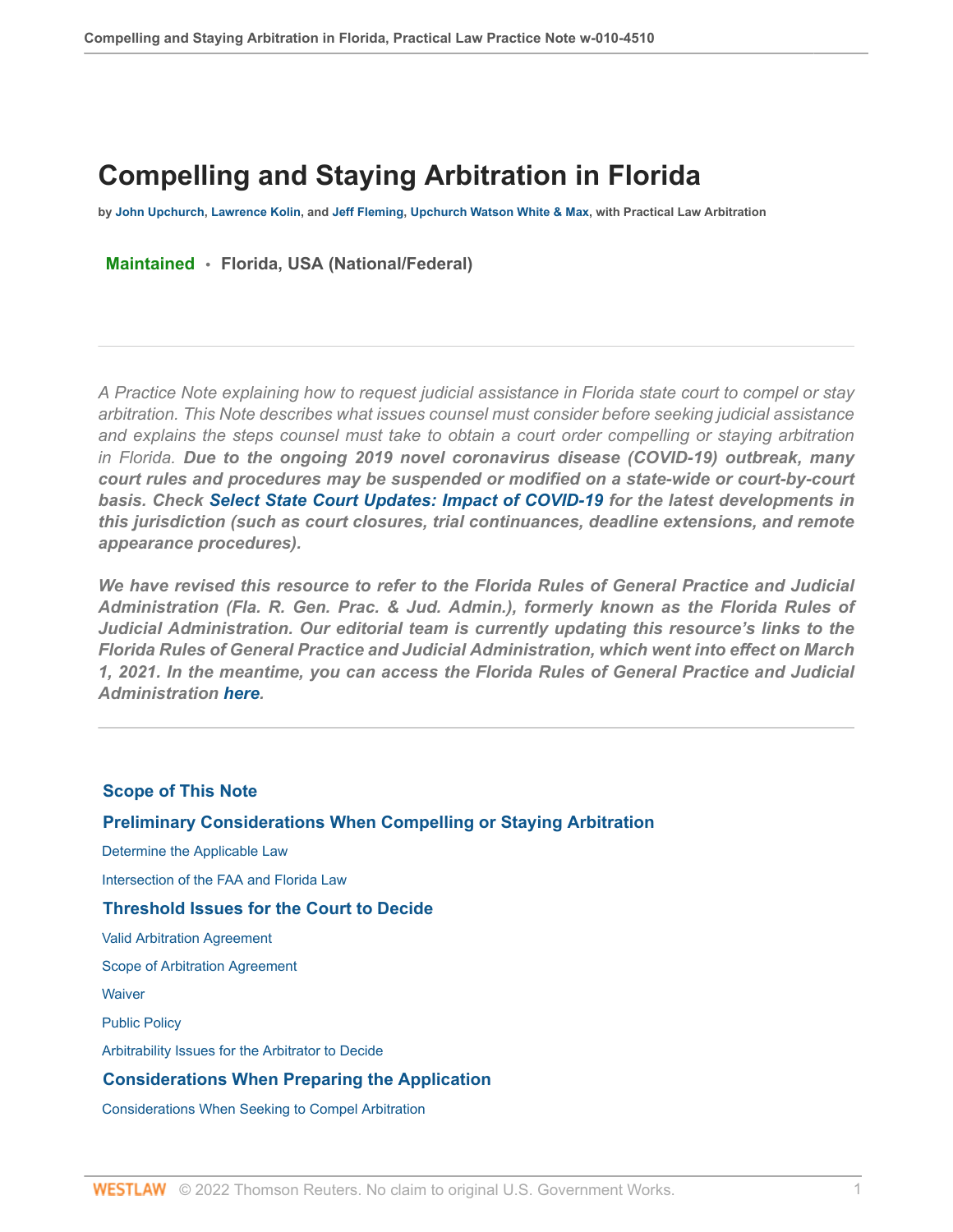[Considerations When Seeking to Stay Arbitration](#page-7-2)  [Considerations When Seeking Provisional Remedies](#page-8-0)  [Additional Procedural Considerations](#page-8-1)  **[Application to Compel or Stay Arbitration](#page-10-0)**  [Procedural and Formatting Rules](#page-11-0)  [Documents Required for the Petition](#page-12-0)  [Filing the Petition](#page-13-0)  [Serving the Petition](#page-14-0)  [Discovery When Seeking to Compel or Stay Arbitration](#page-15-0)  **[Appealing an Order to Compel or Stay Arbitration](#page-15-1)**

# <span id="page-1-0"></span>**Scope of This Note**

When a party commences a lawsuit in defiance of an **[arbitration](http://www.westlaw.com/Document/I0f9fbdfdef0811e28578f7ccc38dcbee/View/FullText.html?originationContext=document&vr=3.0&rs=cblt1.0&transitionType=DocumentItem&contextData=(sc.Default))** agreement, the opposing party may need to seek a court order to stay the litigation and compel arbitration. When a party starts an arbitration proceeding in the absence of an arbitration agreement, the opposing party may need to seek a court order staying the arbitration. This Note describes key issues counsel should consider when asking a Florida state court to compel or stay arbitration.

For information on compelling or staying arbitration in federal court, see [Practice Note, Compelling and Enjoining Arbitration](http://www.westlaw.com/Document/I630e9697141b11e498db8b09b4f043e0/View/FullText.html?originationContext=document&vr=3.0&rs=cblt1.0&transitionType=DocumentItem&contextData=(sc.Default)) [in US Federal Courts.](http://www.westlaw.com/Document/I630e9697141b11e498db8b09b4f043e0/View/FullText.html?originationContext=document&vr=3.0&rs=cblt1.0&transitionType=DocumentItem&contextData=(sc.Default))

# <span id="page-1-1"></span>**Preliminary Considerations When Compelling or Staying Arbitration**

Before seeking judicial assistance to compel or stay arbitration, parties must determine whether the **[Federal Arbitration](http://www.westlaw.com/Document/Ibb0a1216ef0511e28578f7ccc38dcbee/View/FullText.html?originationContext=document&vr=3.0&rs=cblt1.0&transitionType=DocumentItem&contextData=(sc.Default)) [Act](http://www.westlaw.com/Document/Ibb0a1216ef0511e28578f7ccc38dcbee/View/FullText.html?originationContext=document&vr=3.0&rs=cblt1.0&transitionType=DocumentItem&contextData=(sc.Default))** (FAA) or Florida state law applies to the arbitration agreement (see [Determine the Applicable Law](#page-1-2)).

# <span id="page-1-2"></span>**Determine the Applicable Law**

When evaluating a request for judicial assistance in arbitration proceedings, the court must determine whether the arbitration agreement is enforceable under the FAA or Florida arbitration law.

## **The FAA**

An arbitration agreement falls under the FAA if the agreement:

- Is in writing.
- Relates to a commercial transaction or maritime matter.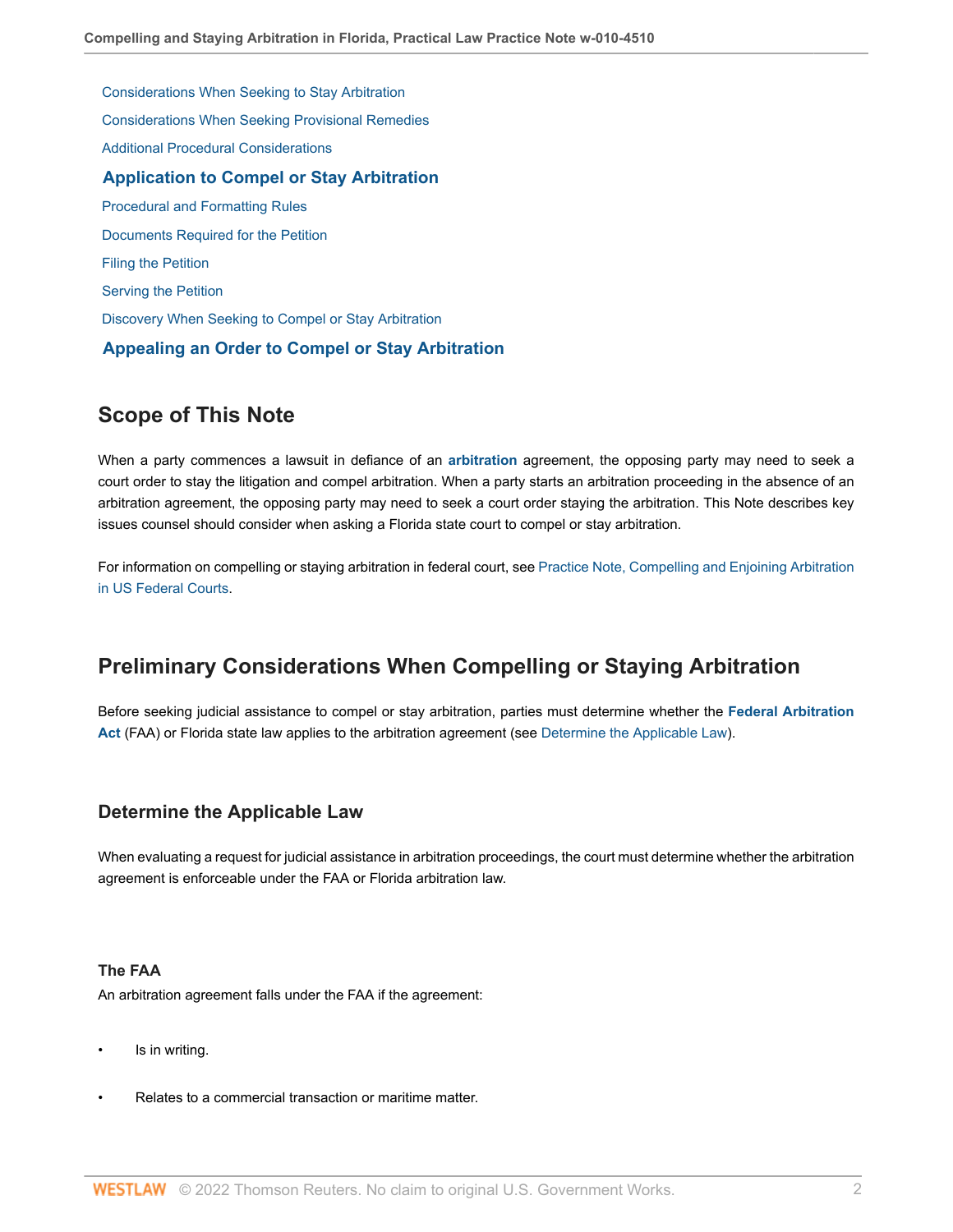States the parties' agreement to arbitrate a dispute.

#### ([9 U.S.C. § 2.](http://www.westlaw.com/Link/Document/FullText?findType=L&pubNum=1000546&cite=9USCAS2&originatingDoc=Idf2140f19e0d11e79bef99c0ee06c731&refType=LQ&originationContext=document&vr=3.0&rs=cblt1.0&transitionType=PLDocumentLink&billingHash=0752ED4C2A16292A6503FB49B8AEC9A0923C05A6073DAF33D4C8823FDC3EF458&contextData=(sc.Default)))

The FAA applies to all arbitrations arising from maritime transactions or to any other contract involving commerce, a term the courts define broadly. Even if the arbitration agreement falls under the FAA, parties may contemplate enforcement of their arbitration agreement under state law (see *[Hall St. Assocs., L.L.C. v. Mattel, Inc.](http://www.westlaw.com/Link/Document/FullText?findType=Y&serNum=2015553668&pubNum=0000780&originatingDoc=Idf2140f19e0d11e79bef99c0ee06c731&refType=RP&fi=co_pp_sp_780_590&originationContext=document&vr=3.0&rs=cblt1.0&transitionType=PLDocumentLink&billingHash=AC35F6ED31A24662319E64260D92EF8C75B3AB89D9FE8C637BAE04A62F60D98E&contextData=(sc.Default)#co_pp_sp_780_590)*, 552 U.S. 576, 590 (2008); see generally *[Santos v. Gen. Dynamics Aviation Servs. Corp.](http://www.westlaw.com/Link/Document/FullText?findType=Y&serNum=2016380301&pubNum=0000735&originatingDoc=Idf2140f19e0d11e79bef99c0ee06c731&refType=RP&fi=co_pp_sp_735_660&originationContext=document&vr=3.0&rs=cblt1.0&transitionType=PLDocumentLink&billingHash=2D3506B2A1203D64A9A222408C553E5C602F378243DA4899274B2BAA7F745323&contextData=(sc.Default)#co_pp_sp_735_660)*, 984 So. 2d 658, 660 (Fla. DCA 4th 2008), citing *[Allied-Bruce Terminix Co.](http://www.westlaw.com/Link/Document/FullText?findType=Y&serNum=1995030814&pubNum=0000780&originatingDoc=Idf2140f19e0d11e79bef99c0ee06c731&refType=RP&fi=co_pp_sp_780_273&originationContext=document&vr=3.0&rs=cblt1.0&transitionType=PLDocumentLink&billingHash=A159FEE083AF9EC29781E0B919480FCE4A33B623ED823015059D11E67FC8A8B9&contextData=(sc.Default)#co_pp_sp_780_273) v. Dobson*[, 513 U.S. 265, 273-74 \(1995\)\)](http://www.westlaw.com/Link/Document/FullText?findType=Y&serNum=1995030814&pubNum=0000780&originatingDoc=Idf2140f19e0d11e79bef99c0ee06c731&refType=RP&fi=co_pp_sp_780_273&originationContext=document&vr=3.0&rs=cblt1.0&transitionType=PLDocumentLink&billingHash=A159FEE083AF9EC29781E0B919480FCE4A33B623ED823015059D11E67FC8A8B9&contextData=(sc.Default)#co_pp_sp_780_273).

If the agreement falls under federal law, state courts apply the FAA, which preempts conflicting state law only "to the extent that [state law] stands as an obstacle to the accomplishment and execution of the full purposes and objectives of Congress" (*[Volt Info. Scis., Inc. v. Bd. of Trs. of Leland Stanford Junior Univ.](http://www.westlaw.com/Link/Document/FullText?findType=Y&serNum=1989032283&pubNum=0000780&originatingDoc=Idf2140f19e0d11e79bef99c0ee06c731&refType=RP&fi=co_pp_sp_780_476&originationContext=document&vr=3.0&rs=cblt1.0&transitionType=PLDocumentLink&billingHash=50A0C1467D4876363C398516800DBB7E49F53D3DCE05B3E9747A4B8DBFA27528&contextData=(sc.Default)#co_pp_sp_780_476)*, 489 U.S. 468, 476-77 (1989) (noting the federal policy behind the FAA is simply to ensure that arbitration agreements are enforceable)).

For more information on compelling arbitration when an arbitration agreement falls under the FAA, see [Practice Note,](http://www.westlaw.com/Document/I630e9697141b11e498db8b09b4f043e0/View/FullText.html?originationContext=document&vr=3.0&rs=cblt1.0&transitionType=DocumentItem&contextData=(sc.Default)#co_anchor_a858694) [Compelling and Enjoining Arbitration in US Federal Courts: Agreement Must Fall Under Federal Arbitration Act.](http://www.westlaw.com/Document/I630e9697141b11e498db8b09b4f043e0/View/FullText.html?originationContext=document&vr=3.0&rs=cblt1.0&transitionType=DocumentItem&contextData=(sc.Default)#co_anchor_a858694)

#### **Florida State Law**

Florida has two arbitration statutes:

- The Revised Florida Arbitration Code (RFAC), [§§ 682.01](http://www.westlaw.com/Link/Document/FullText?findType=L&pubNum=1000006&cite=FLSTS682.01&originatingDoc=Idf2140f19e0d11e79bef99c0ee06c731&refType=LQ&originationContext=document&vr=3.0&rs=cblt1.0&transitionType=PLDocumentLink&billingHash=FCE2AF73871F491DCC4D1D8E85E9DD42749E580BDDA3A9DECB64A8DD80BF269D&contextData=(sc.Default)) to [682.25, Fla. Stat.](http://www.westlaw.com/Link/Document/FullText?findType=L&pubNum=1000006&cite=FLSTS682.25&originatingDoc=Idf2140f19e0d11e79bef99c0ee06c731&refType=LQ&originationContext=document&vr=3.0&rs=cblt1.0&transitionType=PLDocumentLink&billingHash=4ED9E85B79C2C6F96EF8633D33E4994EE97E4B64B8355BBD0DDC512129474D4C&contextData=(sc.Default)), which governs domestic arbitration and is based on the **[Revised Uniform Arbitration Act](http://www.westlaw.com/Document/I08296720dde511e8a5b3e3d9e23d7429/View/FullText.html?originationContext=document&vr=3.0&rs=cblt1.0&transitionType=DocumentItem&contextData=(sc.Default))** (RUAA). The RFAC applies to all arbitration agreements, regardless of the date the parties make their agreement.
- The Florida International Commercial Arbitration Act (ICAA), [§§ 684.0001](http://www.westlaw.com/Link/Document/FullText?findType=L&pubNum=1000006&cite=FLSTS684.0001&originatingDoc=Idf2140f19e0d11e79bef99c0ee06c731&refType=LQ&originationContext=document&vr=3.0&rs=cblt1.0&transitionType=PLDocumentLink&billingHash=5F14315B950FCA0F85568D23D96EFA58957F0707E388171FF5E8520D818ECE30&contextData=(sc.Default)) to [684.0049, Fla. Stat.](http://www.westlaw.com/Link/Document/FullText?findType=L&pubNum=1000006&cite=FLSTS684.0049&originatingDoc=Idf2140f19e0d11e79bef99c0ee06c731&refType=LQ&originationContext=document&vr=3.0&rs=cblt1.0&transitionType=PLDocumentLink&billingHash=92979C8194F7ADA3D1CA035189A836FB5F515A70AF7745E8E5DCB4A373FF8D87&contextData=(sc.Default)), which governs international arbitration and is based on the **[United Nations Commission on International Trade Law](http://www.westlaw.com/Document/I4cf8714bef2a11e28578f7ccc38dcbee/View/FullText.html?originationContext=document&vr=3.0&rs=cblt1.0&transitionType=DocumentItem&contextData=(sc.Default)) [\(UNCITRAL\)](http://www.westlaw.com/Document/I4cf8714bef2a11e28578f7ccc38dcbee/View/FullText.html?originationContext=document&vr=3.0&rs=cblt1.0&transitionType=DocumentItem&contextData=(sc.Default))** [Model Law on International Commercial Arbitration](https://uncitral.un.org/en/texts/arbitration/modellaw/commercial_arbitration ).

Because the ICAA was enacted in 2010 and there are few cases construing it, this Note does not discuss the ICAA.

For information on the RUAA and a list of states that have adopted it, see [Practice Note, Revised Uniform Arbitration Act:](http://www.westlaw.com/Document/I79a88819a82611e698dc8b09b4f043e0/View/FullText.html?originationContext=document&vr=3.0&rs=cblt1.0&transitionType=DocumentItem&contextData=(sc.Default)) [Overview](http://www.westlaw.com/Document/I79a88819a82611e698dc8b09b4f043e0/View/FullText.html?originationContext=document&vr=3.0&rs=cblt1.0&transitionType=DocumentItem&contextData=(sc.Default)).

## <span id="page-2-0"></span>**Intersection of the FAA and Florida Law**

Because the FAA only preempts state law to the extent that state law contradicts federal law, the FAA does not prevent Florida state courts from, among other things, applying state contract law to determine whether the parties have entered into an arbitration agreement (see generally *Avatar Props., Inc. v. N.C.J. Inv. Co.*[, 848 So. 2d 1259, 1262-63 \(Fla. DCA 5th 2003\)\)](http://www.westlaw.com/Link/Document/FullText?findType=Y&serNum=2003488902&pubNum=0000735&originatingDoc=Idf2140f19e0d11e79bef99c0ee06c731&refType=RP&fi=co_pp_sp_735_1262&originationContext=document&vr=3.0&rs=cblt1.0&transitionType=PLDocumentLink&billingHash=3764B6B03EE51BDE9F52936EC727A5A7EE33B211A34A4A1C70C981F0E2EF22EA&contextData=(sc.Default)#co_pp_sp_735_1262).

If an agreement falls under the FAA, Florida state courts apply the federal standard for arbitrability when determining whether to compel or stay arbitration, rather than evaluating these threshold questions under Florida state law (see *[Southland Corp.](http://www.westlaw.com/Link/Document/FullText?findType=Y&serNum=1984104100&pubNum=0000780&originatingDoc=Idf2140f19e0d11e79bef99c0ee06c731&refType=RP&fi=co_pp_sp_780_12&originationContext=document&vr=3.0&rs=cblt1.0&transitionType=PLDocumentLink&billingHash=214E7E441F5D2805C95B25A3AF9230C449B67B6C0D3E7E8F6B71192CBC336301&contextData=(sc.Default)#co_pp_sp_780_12) v. Keating*[, 465 U.S. 1, 12-13 \(1984\)](http://www.westlaw.com/Link/Document/FullText?findType=Y&serNum=1984104100&pubNum=0000780&originatingDoc=Idf2140f19e0d11e79bef99c0ee06c731&refType=RP&fi=co_pp_sp_780_12&originationContext=document&vr=3.0&rs=cblt1.0&transitionType=PLDocumentLink&billingHash=214E7E441F5D2805C95B25A3AF9230C449B67B6C0D3E7E8F6B71192CBC336301&contextData=(sc.Default)#co_pp_sp_780_12); *AirBNB, Inc. v. Doe*[, 2022 WL 969184, at \\*4 \(Fla. Mar. 31, 2022\);](http://www.westlaw.com/Link/Document/FullText?findType=Y&serNum=2055860588&pubNum=0000999&originatingDoc=Idf2140f19e0d11e79bef99c0ee06c731&refType=RP&fi=co_pp_sp_999_4&originationContext=document&vr=3.0&rs=cblt1.0&transitionType=PLDocumentLink&billingHash=350E48C11C1EC02C0509D3E8A0702A03B27543A9358043C14032E660447687F4&contextData=(sc.Default)#co_pp_sp_999_4) *[Shotts v. OP Winter](http://www.westlaw.com/Link/Document/FullText?findType=Y&serNum=2026556139&pubNum=0003926&originatingDoc=Idf2140f19e0d11e79bef99c0ee06c731&refType=RP&fi=co_pp_sp_3926_463&originationContext=document&vr=3.0&rs=cblt1.0&transitionType=PLDocumentLink&billingHash=F346C0CAB412D59883E234B65D8D7A0FCCDE71464585D7FB8F8C97B8B59B0CB6&contextData=(sc.Default)#co_pp_sp_3926_463)*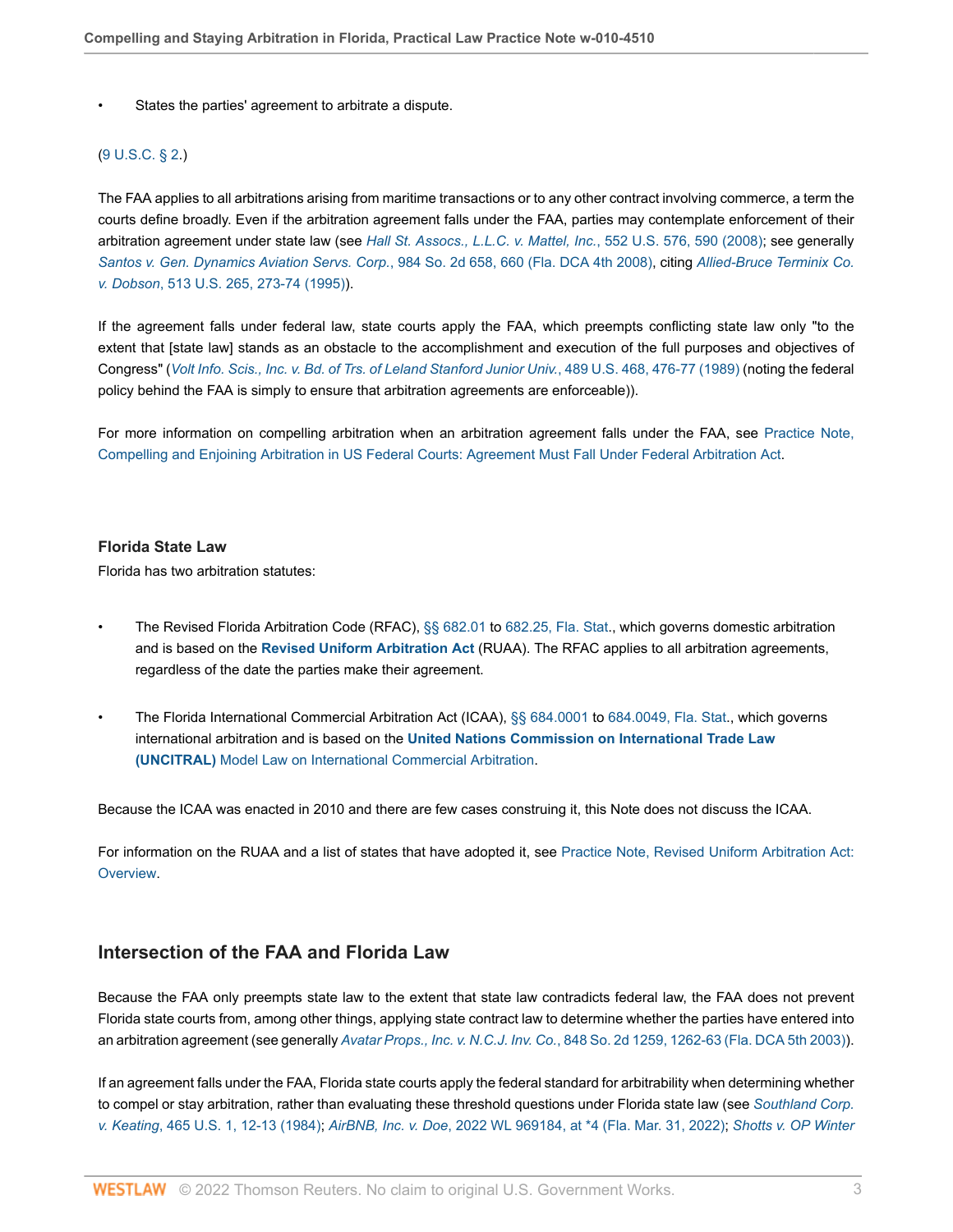*Haven, Inc.*[, 86 So. 3d 456, 463-64 \(Fla. 2011\)](http://www.westlaw.com/Link/Document/FullText?findType=Y&serNum=2026556139&pubNum=0003926&originatingDoc=Idf2140f19e0d11e79bef99c0ee06c731&refType=RP&fi=co_pp_sp_3926_463&originationContext=document&vr=3.0&rs=cblt1.0&transitionType=PLDocumentLink&billingHash=F346C0CAB412D59883E234B65D8D7A0FCCDE71464585D7FB8F8C97B8B59B0CB6&contextData=(sc.Default)#co_pp_sp_3926_463); see also [Practice Note, Compelling and Enjoining Arbitration in US Federal](http://www.westlaw.com/Document/I630e9697141b11e498db8b09b4f043e0/View/FullText.html?originationContext=document&vr=3.0&rs=cblt1.0&transitionType=DocumentItem&contextData=(sc.Default)#co_anchor_a91093) [Courts: Arbitrability\)](http://www.westlaw.com/Document/I630e9697141b11e498db8b09b4f043e0/View/FullText.html?originationContext=document&vr=3.0&rs=cblt1.0&transitionType=DocumentItem&contextData=(sc.Default)#co_anchor_a91093).

Florida state courts apply state law to determine enforceability of the arbitration agreement if, for example, the agreement:

- Does not involve interstate commerce (see [Practice Note, Compelling and Enjoining Arbitration in US Federal](http://www.westlaw.com/Document/I630e9697141b11e498db8b09b4f043e0/View/FullText.html?originationContext=document&vr=3.0&rs=cblt1.0&transitionType=DocumentItem&contextData=(sc.Default)#co_anchor_a253903) [Courts: Agreements Covered by Chapter 1 of the FAA\)](http://www.westlaw.com/Document/I630e9697141b11e498db8b09b4f043e0/View/FullText.html?originationContext=document&vr=3.0&rs=cblt1.0&transitionType=DocumentItem&contextData=(sc.Default)#co_anchor_a253903).
- Contains a choice of law provision specifying that Florida law governs the agreement and its enforcement.

An agreement to arbitrate future disputes in another jurisdiction is outside the authority of the RFAC, but if the FAA applies, a Florida court must enforce an agreement that provides for arbitration in another jurisdiction (see *[AMS Staff Leasing, Inc.](http://www.westlaw.com/Link/Document/FullText?findType=Y&serNum=2035223787&pubNum=0003926&originatingDoc=Idf2140f19e0d11e79bef99c0ee06c731&refType=RP&fi=co_pp_sp_3926_685&originationContext=document&vr=3.0&rs=cblt1.0&transitionType=PLDocumentLink&billingHash=A3645AA3203377CCD4DB184813D2A7154416BE5F8BA5176BCBC062DE37FF39B8&contextData=(sc.Default)#co_pp_sp_3926_685) v. Taylor*[, 158 So. 3d 682, 685-86 \(Fla. DCA 4th 2015\)](http://www.westlaw.com/Link/Document/FullText?findType=Y&serNum=2035223787&pubNum=0003926&originatingDoc=Idf2140f19e0d11e79bef99c0ee06c731&refType=RP&fi=co_pp_sp_3926_685&originationContext=document&vr=3.0&rs=cblt1.0&transitionType=PLDocumentLink&billingHash=A3645AA3203377CCD4DB184813D2A7154416BE5F8BA5176BCBC062DE37FF39B8&contextData=(sc.Default)#co_pp_sp_3926_685); *[Default Proof Credit Card Sys., Inc. v. Friedland](http://www.westlaw.com/Link/Document/FullText?findType=Y&serNum=2016994755&pubNum=0000735&originatingDoc=Idf2140f19e0d11e79bef99c0ee06c731&refType=RP&fi=co_pp_sp_735_444&originationContext=document&vr=3.0&rs=cblt1.0&transitionType=PLDocumentLink&billingHash=5A53E95E8ACA4A3C62093AFEB40912AF3339FAF6296BF9C6A3C5E09B58181F2C&contextData=(sc.Default)#co_pp_sp_735_444)*, 992 So. 2d 442, [444 \(Fla. DCA 3rd 2008\)\)](http://www.westlaw.com/Link/Document/FullText?findType=Y&serNum=2016994755&pubNum=0000735&originatingDoc=Idf2140f19e0d11e79bef99c0ee06c731&refType=RP&fi=co_pp_sp_735_444&originationContext=document&vr=3.0&rs=cblt1.0&transitionType=PLDocumentLink&billingHash=5A53E95E8ACA4A3C62093AFEB40912AF3339FAF6296BF9C6A3C5E09B58181F2C&contextData=(sc.Default)#co_pp_sp_735_444).

For information regarding various states' procedural rules relating to arbitration, see [Practice Note, Choosing an Arbitral](http://www.westlaw.com/Document/Id4cf6a35f3ad11e28578f7ccc38dcbee/View/FullText.html?originationContext=document&vr=3.0&rs=cblt1.0&transitionType=DocumentItem&contextData=(sc.Default)) [Seat in the US.](http://www.westlaw.com/Document/Id4cf6a35f3ad11e28578f7ccc38dcbee/View/FullText.html?originationContext=document&vr=3.0&rs=cblt1.0&transitionType=DocumentItem&contextData=(sc.Default))

# <span id="page-3-0"></span>**Threshold Issues for the Court to Decide**

When deciding an application to stay or compel arbitration, the court may not rule on the merits of the claims underlying the arbitration [\(§ 682.03\(4\), Fla. Stat.](http://www.westlaw.com/Link/Document/FullText?findType=L&pubNum=1000006&cite=FLSTS682.03&originatingDoc=Idf2140f19e0d11e79bef99c0ee06c731&refType=SP&originationContext=document&vr=3.0&rs=cblt1.0&transitionType=PLDocumentLink&billingHash=67A8F4EF7359CB066B3705B820A9E8F4CE4E95C886255ADA244DD22EF44C8D67&contextData=(sc.Default)#co_pp_0bd500007a412)). The court instead plays a gatekeeping role that is limited to determining whether:

- There is a valid agreement to arbitrate [\(§ 682.03\(2\), Fla. Stat.](http://www.westlaw.com/Link/Document/FullText?findType=L&pubNum=1000006&cite=FLSTS682.03&originatingDoc=Idf2140f19e0d11e79bef99c0ee06c731&refType=SP&originationContext=document&vr=3.0&rs=cblt1.0&transitionType=PLDocumentLink&billingHash=67A8F4EF7359CB066B3705B820A9E8F4CE4E95C886255ADA244DD22EF44C8D67&contextData=(sc.Default)#co_pp_58730000872b1); see [Valid Arbitration Agreement\)](#page-4-0).
- The issue is arbitrable [\(§ 682.03\(3\), Fla. Stat.](http://www.westlaw.com/Link/Document/FullText?findType=L&pubNum=1000006&cite=FLSTS682.03&originatingDoc=Idf2140f19e0d11e79bef99c0ee06c731&refType=SP&originationContext=document&vr=3.0&rs=cblt1.0&transitionType=PLDocumentLink&billingHash=67A8F4EF7359CB066B3705B820A9E8F4CE4E95C886255ADA244DD22EF44C8D67&contextData=(sc.Default)#co_pp_d08f0000f5f67); see [Scope of Arbitration Agreement\)](#page-5-0).

The court may also need to decide other threshold issues, unless the parties' agreement delegates these issues to the arbitrator [\(§ 682.02, Fla. Stat.](http://www.westlaw.com/Link/Document/FullText?findType=L&pubNum=1000006&cite=FLSTS682.02&originatingDoc=Idf2140f19e0d11e79bef99c0ee06c731&refType=LQ&originationContext=document&vr=3.0&rs=cblt1.0&transitionType=PLDocumentLink&billingHash=C141605F9E887ADD56380E9157983CAAA0D14A58B71E8460A8CF78A4F3B4CCE8&contextData=(sc.Default))). The other issues a court may need to decide include whether:

- A party waived its right to arbitrate (see [Waiver](#page-5-1)).
- The arbitration agreement violates public policy (see [Public Policy](#page-6-0)).

(See *Shotts*[, 86 So. 3d at 464, 471;](http://www.westlaw.com/Link/Document/FullText?findType=Y&serNum=2026556139&pubNum=0003926&originatingDoc=Idf2140f19e0d11e79bef99c0ee06c731&refType=RP&fi=co_pp_sp_3926_464&originationContext=document&vr=3.0&rs=cblt1.0&transitionType=PLDocumentLink&billingHash=F346C0CAB412D59883E234B65D8D7A0FCCDE71464585D7FB8F8C97B8B59B0CB6&contextData=(sc.Default)#co_pp_sp_3926_464) *Seifert v. U.S. Home Corp.*[, 750 So. 2d 633, 636 & n.2 \(Fla. 1999\)](http://www.westlaw.com/Link/Document/FullText?findType=Y&serNum=1999255476&pubNum=0000735&originatingDoc=Idf2140f19e0d11e79bef99c0ee06c731&refType=RP&fi=co_pp_sp_735_636&originationContext=document&vr=3.0&rs=cblt1.0&transitionType=PLDocumentLink&billingHash=3F8372B34B10A8589C1A7180BFE7058E2557FDE6D76139263DD957F63F02B6AC&contextData=(sc.Default)#co_pp_sp_735_636).)

Courts leave these questions to the arbitrator if the parties' agreement:

• Expressly states that the arbitrator decides issues of arbitrability (see *[Darden Restaurants, Inc. v. Ostanne](http://www.westlaw.com/Link/Document/FullText?findType=Y&serNum=2045651602&pubNum=0003926&originatingDoc=Idf2140f19e0d11e79bef99c0ee06c731&refType=RP&fi=co_pp_sp_3926_385&originationContext=document&vr=3.0&rs=cblt1.0&transitionType=PLDocumentLink&billingHash=2E70E0F28AAC9944A1B7DF9FC03B9C2E02711C362072A598EB640218D9F94A6B&contextData=(sc.Default)#co_pp_sp_3926_385)*, 255 So. [3d 382, 385 \(Fla. DCA 4th 2018\);](http://www.westlaw.com/Link/Document/FullText?findType=Y&serNum=2045651602&pubNum=0003926&originatingDoc=Idf2140f19e0d11e79bef99c0ee06c731&refType=RP&fi=co_pp_sp_3926_385&originationContext=document&vr=3.0&rs=cblt1.0&transitionType=PLDocumentLink&billingHash=2E70E0F28AAC9944A1B7DF9FC03B9C2E02711C362072A598EB640218D9F94A6B&contextData=(sc.Default)#co_pp_sp_3926_385) *[Newman for Founding Partners Stable Value Fund, L.P. v. Ernst & Young, LLP](http://www.westlaw.com/Link/Document/FullText?findType=Y&serNum=2042862281&pubNum=0003926&originatingDoc=Idf2140f19e0d11e79bef99c0ee06c731&refType=RP&fi=co_pp_sp_3926_467&originationContext=document&vr=3.0&rs=cblt1.0&transitionType=PLDocumentLink&billingHash=1459D1678CC914DB284EFCB769C3C05173809CAC1D1578510B705EC10D9A0C86&contextData=(sc.Default)#co_pp_sp_3926_467)*, [231 So. 3d 464, 467 \(Fla. DCA 4th 2017\)](http://www.westlaw.com/Link/Document/FullText?findType=Y&serNum=2042862281&pubNum=0003926&originatingDoc=Idf2140f19e0d11e79bef99c0ee06c731&refType=RP&fi=co_pp_sp_3926_467&originationContext=document&vr=3.0&rs=cblt1.0&transitionType=PLDocumentLink&billingHash=1459D1678CC914DB284EFCB769C3C05173809CAC1D1578510B705EC10D9A0C86&contextData=(sc.Default)#co_pp_sp_3926_467)).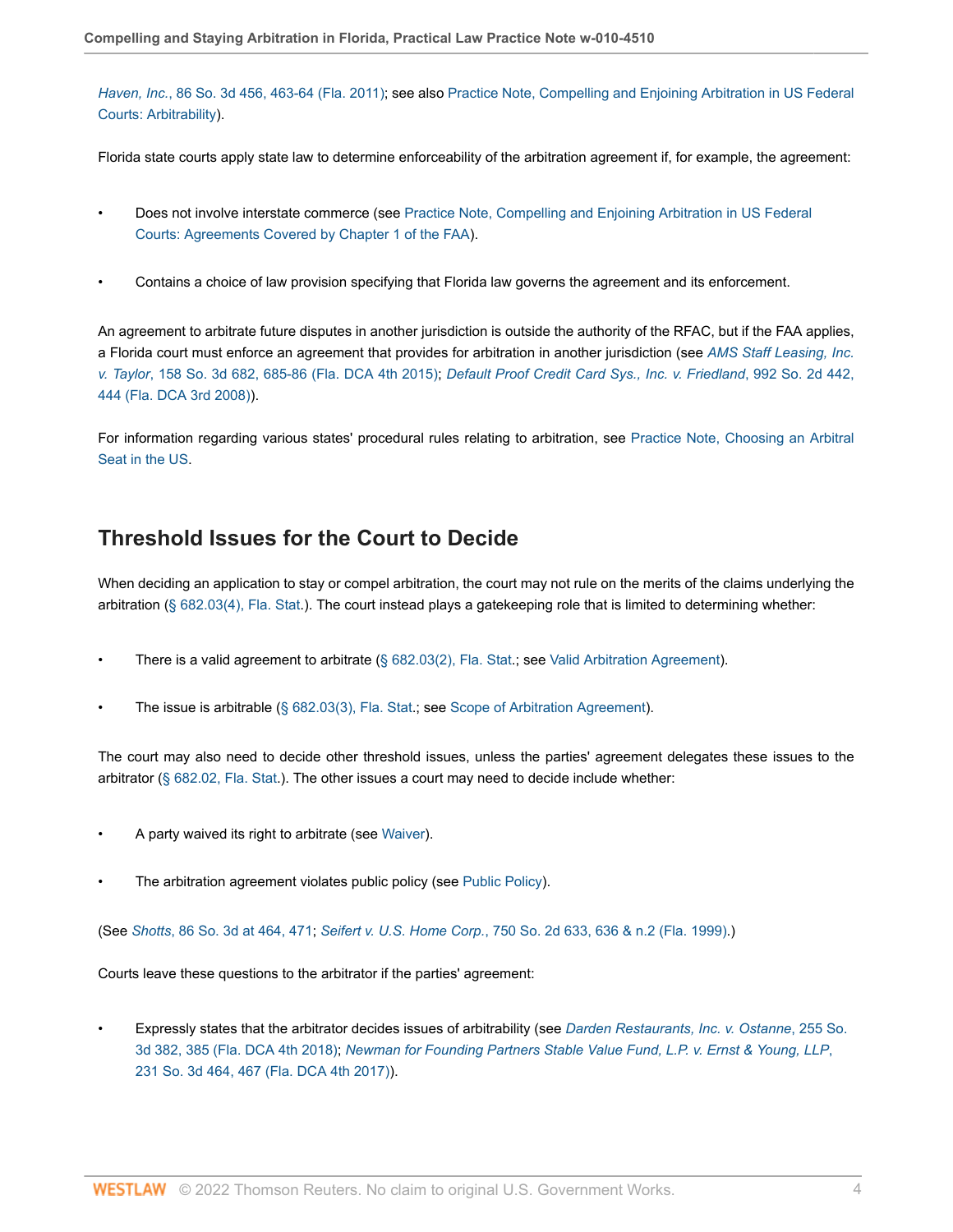• Incorporates by reference specific institutional arbitration rules that grant this power to the arbitrator (see *[AirBNB](http://www.westlaw.com/Link/Document/FullText?findType=Y&serNum=2055860588&pubNum=0000999&originatingDoc=Idf2140f19e0d11e79bef99c0ee06c731&refType=RP&fi=co_pp_sp_999_6&originationContext=document&vr=3.0&rs=cblt1.0&transitionType=PLDocumentLink&billingHash=350E48C11C1EC02C0509D3E8A0702A03B27543A9358043C14032E660447687F4&contextData=(sc.Default)#co_pp_sp_999_6)*, [2022 WL 969184, at \\*6;](http://www.westlaw.com/Link/Document/FullText?findType=Y&serNum=2055860588&pubNum=0000999&originatingDoc=Idf2140f19e0d11e79bef99c0ee06c731&refType=RP&fi=co_pp_sp_999_6&originationContext=document&vr=3.0&rs=cblt1.0&transitionType=PLDocumentLink&billingHash=350E48C11C1EC02C0509D3E8A0702A03B27543A9358043C14032E660447687F4&contextData=(sc.Default)#co_pp_sp_999_6) *Glasswall, LLC v. Monadnock Constr., Inc.*[, 187 So. 3d 248, 251-52 \(Fla. DCA 3rd 2016\)](http://www.westlaw.com/Link/Document/FullText?findType=Y&serNum=2038164928&pubNum=0003926&originatingDoc=Idf2140f19e0d11e79bef99c0ee06c731&refType=RP&fi=co_pp_sp_3926_251&originationContext=document&vr=3.0&rs=cblt1.0&transitionType=PLDocumentLink&billingHash=E5F6299918A8A7B2341DFCDCE94FB2E36E05DC38030C4EB34CE2712C664B35B0&contextData=(sc.Default)#co_pp_sp_3926_251)).

A party may raise any of these questions as a basis for the application to compel or stay arbitration or as a defense in opposition to an application. Once the court rules on these issues, the arbitrator decides all remaining questions in the dispute.

For more information about the roles of the courts and arbitrators in determining arbitrability issues, see [Practice Note,](http://www.westlaw.com/Document/I80b60e2fc39f11e698dc8b09b4f043e0/View/FullText.html?originationContext=document&vr=3.0&rs=cblt1.0&transitionType=DocumentItem&contextData=(sc.Default)) [Arbitrability Issues in US Arbitration: Determination by a Court or Arbitrator.](http://www.westlaw.com/Document/I80b60e2fc39f11e698dc8b09b4f043e0/View/FullText.html?originationContext=document&vr=3.0&rs=cblt1.0&transitionType=DocumentItem&contextData=(sc.Default))

# <span id="page-4-0"></span>**Valid Arbitration Agreement**

The RFAC provides that:

- The court decides whether:
	- an agreement to arbitrate exists;
	- a specific controversy is subject to an agreement to arbitrate; and
	- an arbitration agreement is invalid or unenforceable based on general contract defenses under Florida law, such as fraud or unconscionability.
- The arbitrator decides whether:
	- the parties have satisfied a condition precedent to arbitration; and
	- the enforceability of a contract containing a valid arbitration provision.

#### ([§ 682.02\(2\),](http://www.westlaw.com/Link/Document/FullText?findType=L&pubNum=1000006&cite=FLSTS682.02&originatingDoc=Idf2140f19e0d11e79bef99c0ee06c731&refType=SP&originationContext=document&vr=3.0&rs=cblt1.0&transitionType=PLDocumentLink&billingHash=C141605F9E887ADD56380E9157983CAAA0D14A58B71E8460A8CF78A4F3B4CCE8&contextData=(sc.Default)#co_pp_58730000872b1) [\(3\), Fla. Stat.](http://www.westlaw.com/Link/Document/FullText?findType=L&pubNum=1000006&cite=FLSTS682.02&originatingDoc=Idf2140f19e0d11e79bef99c0ee06c731&refType=SP&originationContext=document&vr=3.0&rs=cblt1.0&transitionType=PLDocumentLink&billingHash=C141605F9E887ADD56380E9157983CAAA0D14A58B71E8460A8CF78A4F3B4CCE8&contextData=(sc.Default)#co_pp_d08f0000f5f67); see *Shotts*[, 86 So. 3d at 464;](http://www.westlaw.com/Link/Document/FullText?findType=Y&serNum=2026556139&pubNum=0003926&originatingDoc=Idf2140f19e0d11e79bef99c0ee06c731&refType=RP&fi=co_pp_sp_3926_464&originationContext=document&vr=3.0&rs=cblt1.0&transitionType=PLDocumentLink&billingHash=F346C0CAB412D59883E234B65D8D7A0FCCDE71464585D7FB8F8C97B8B59B0CB6&contextData=(sc.Default)#co_pp_sp_3926_464) *Powertel, Inc. v. Bexley*[, 743 So. 2d 570, 574 \(Fla. DCA 1st 1999\).](http://www.westlaw.com/Link/Document/FullText?findType=Y&serNum=1999202731&pubNum=0000735&originatingDoc=Idf2140f19e0d11e79bef99c0ee06c731&refType=RP&fi=co_pp_sp_735_574&originationContext=document&vr=3.0&rs=cblt1.0&transitionType=PLDocumentLink&billingHash=3D042CA3A790F6787E1F48CF758D51D13794431B95DC76669BFC9E7A1B61DF0D&contextData=(sc.Default)#co_pp_sp_735_574))

The court determines the validity of an arbitration agreement based on general principles of Florida contract law, including any general Florida contract defenses asserted by the opposing party, such as:

- Fraud.
- Duress.
- Unconscionability.

(*Shotts*[, 86 So. 3d at 464-65](http://www.westlaw.com/Link/Document/FullText?findType=Y&serNum=2026556139&pubNum=0003926&originatingDoc=Idf2140f19e0d11e79bef99c0ee06c731&refType=RP&fi=co_pp_sp_3926_464&originationContext=document&vr=3.0&rs=cblt1.0&transitionType=PLDocumentLink&billingHash=F346C0CAB412D59883E234B65D8D7A0FCCDE71464585D7FB8F8C97B8B59B0CB6&contextData=(sc.Default)#co_pp_sp_3926_464); *[Doctor's Assocs., Inc. v. Casarotto](http://www.westlaw.com/Link/Document/FullText?findType=Y&serNum=1996118397&pubNum=0000780&originatingDoc=Idf2140f19e0d11e79bef99c0ee06c731&refType=RP&fi=co_pp_sp_780_687&originationContext=document&vr=3.0&rs=cblt1.0&transitionType=PLDocumentLink&billingHash=9180F46E2B64C36EE807EF1FABF94BD91CD694684248DAC192BE2D3A9473DBD3&contextData=(sc.Default)#co_pp_sp_780_687)*, 517 U.S. 681, 687 (1996).)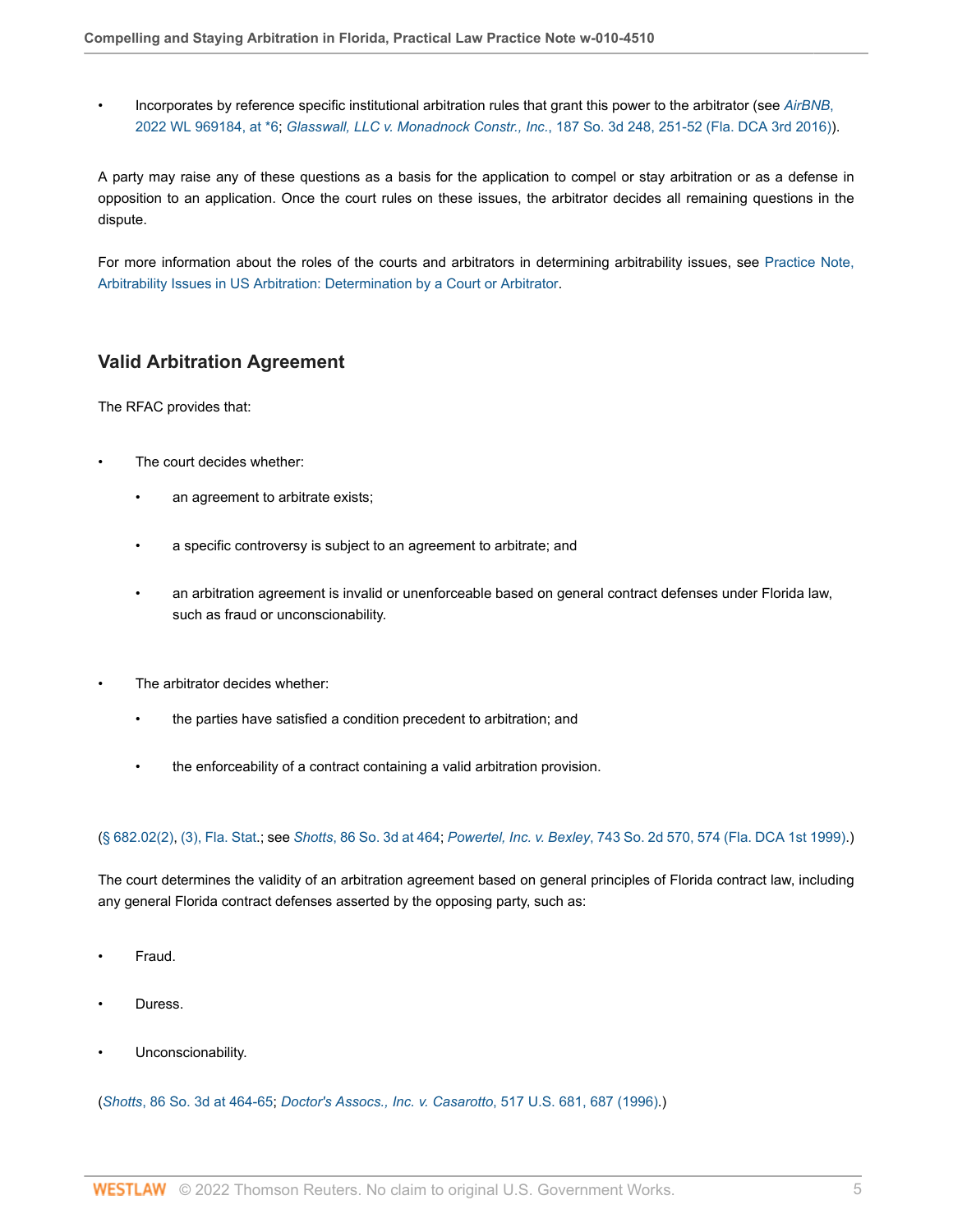The party opposing arbitration bears the burden of showing that the arbitration clause is invalid or unenforceable (see *Powertel*[, 743 So. 2d at 574\)](http://www.westlaw.com/Link/Document/FullText?findType=Y&serNum=1999202731&pubNum=0000735&originatingDoc=Idf2140f19e0d11e79bef99c0ee06c731&refType=RP&fi=co_pp_sp_735_574&originationContext=document&vr=3.0&rs=cblt1.0&transitionType=PLDocumentLink&billingHash=3D042CA3A790F6787E1F48CF758D51D13794431B95DC76669BFC9E7A1B61DF0D&contextData=(sc.Default)#co_pp_sp_735_574).

## <span id="page-5-0"></span>**Scope of Arbitration Agreement**

An arbitration agreement applies only to those issues the parties have agreed to arbitrate (see *[Ibis Lakes Homeowners](http://www.westlaw.com/Link/Document/FullText?findType=Y&serNum=2029409557&pubNum=0003926&originatingDoc=Idf2140f19e0d11e79bef99c0ee06c731&refType=RP&fi=co_pp_sp_3926_727&originationContext=document&vr=3.0&rs=cblt1.0&transitionType=PLDocumentLink&billingHash=51F0CF09ADA7D0EA1B4EA9782AAECC6BA9D94A2968A0C8461745B4815310F22A&contextData=(sc.Default)#co_pp_sp_3926_727) Ass'n, Inc. v. Ibis Isle Homeowners Ass'n, Inc.*[, 102 So. 3d 722, 727-28 \(Fla. DCA 4th 2012\)\)](http://www.westlaw.com/Link/Document/FullText?findType=Y&serNum=2029409557&pubNum=0003926&originatingDoc=Idf2140f19e0d11e79bef99c0ee06c731&refType=RP&fi=co_pp_sp_3926_727&originationContext=document&vr=3.0&rs=cblt1.0&transitionType=PLDocumentLink&billingHash=51F0CF09ADA7D0EA1B4EA9782AAECC6BA9D94A2968A0C8461745B4815310F22A&contextData=(sc.Default)#co_pp_sp_3926_727). Florida courts resolve any ambiguity in favor of arbitrability (see *Seifert*[, 750 So. 2d at 636](http://www.westlaw.com/Link/Document/FullText?findType=Y&serNum=1999255476&pubNum=0000735&originatingDoc=Idf2140f19e0d11e79bef99c0ee06c731&refType=RP&fi=co_pp_sp_735_636&originationContext=document&vr=3.0&rs=cblt1.0&transitionType=PLDocumentLink&billingHash=3F8372B34B10A8589C1A7180BFE7058E2557FDE6D76139263DD957F63F02B6AC&contextData=(sc.Default)#co_pp_sp_735_636); *Qubty v. Nagda*[, 817 So. 2d 952, 956 \(Fla. DCA 5th 2002\)\)](http://www.westlaw.com/Link/Document/FullText?findType=Y&serNum=2002328030&pubNum=0000735&originatingDoc=Idf2140f19e0d11e79bef99c0ee06c731&refType=RP&fi=co_pp_sp_735_956&originationContext=document&vr=3.0&rs=cblt1.0&transitionType=PLDocumentLink&billingHash=A1B936F6222377C4E9C4034F8FB50E52CCC7C667956DBA7FA63451F1D9907D37&contextData=(sc.Default)#co_pp_sp_735_956).

In determining the scope of an arbitration agreement, Florida courts recognize that an agreement may be:

- Narrow, meaning the parties agreed to arbitrate only claims or controversies arising out of the contract. A claim or controversy arises out of the contract if it has a direct relationship to the contract's terms and provisions.
- Broad, meaning the parties agreed to arbitrate claims or controversies that not only arise out of, but also relate to the contract. A claim or controversy relates to the contract if it has a significant relationship to the contract's terms and provisions, whether they are based on tort or contract law.

(See *[Jackson v. Shakespeare Found., Inc.](http://www.westlaw.com/Link/Document/FullText?findType=Y&serNum=2029772512&pubNum=0003926&originatingDoc=Idf2140f19e0d11e79bef99c0ee06c731&refType=RP&fi=co_pp_sp_3926_593&originationContext=document&vr=3.0&rs=cblt1.0&transitionType=PLDocumentLink&billingHash=D40789AB5839B1AB7B2BD33377C04C1A0535D4DAAF93B9F41B59CD7561D834CD&contextData=(sc.Default)#co_pp_sp_3926_593)*, 108 So. 3d 587, 593 (Fla. 2013).)

## <span id="page-5-1"></span>**Waiver**

The court, rather than an arbitrator, presumptively decides whether a party waived its right to arbitration (see *[Cassedy v.](http://www.westlaw.com/Link/Document/FullText?findType=Y&serNum=2034843062&pubNum=0003926&originatingDoc=Idf2140f19e0d11e79bef99c0ee06c731&refType=RP&fi=co_pp_sp_3926_942&originationContext=document&vr=3.0&rs=cblt1.0&transitionType=PLDocumentLink&billingHash=5F21FF0E09C44A1F9BD7F177CE1629636FF55E143BC731794C464CA264775C1F&contextData=(sc.Default)#co_pp_sp_3926_942) Hofmann*[, 153 So. 3d 938, 942 \(Fla. DCA 1st 2014\)\)](http://www.westlaw.com/Link/Document/FullText?findType=Y&serNum=2034843062&pubNum=0003926&originatingDoc=Idf2140f19e0d11e79bef99c0ee06c731&refType=RP&fi=co_pp_sp_3926_942&originationContext=document&vr=3.0&rs=cblt1.0&transitionType=PLDocumentLink&billingHash=5F21FF0E09C44A1F9BD7F177CE1629636FF55E143BC731794C464CA264775C1F&contextData=(sc.Default)#co_pp_sp_3926_942). Under Florida law, waiver is the relinquishment of a known right either:

- Voluntarily and intentionally.
- Because of conduct that implies voluntary and intentional relinquishment.

(*[Raymond James Fin. Servs., Inc. v. Saldukas](http://www.westlaw.com/Link/Document/FullText?findType=Y&serNum=2006265572&pubNum=0000735&originatingDoc=Idf2140f19e0d11e79bef99c0ee06c731&refType=RP&fi=co_pp_sp_735_711&originationContext=document&vr=3.0&rs=cblt1.0&transitionType=PLDocumentLink&billingHash=3E6CDB5611B281CB98E39EA1FAC5190965DCC2571AE5B930ACBDE3D984770F7E&contextData=(sc.Default)#co_pp_sp_735_711)*, 896 So. 2d 707, 711 (Fla. 2005).)

A party waives the right to arbitrate in Florida by either:

- Actively participating in court litigation (for example, by propounding discovery requests about the merits of the dispute).
- Taking action inconsistent with the right to arbitrate.

(See *SHP IV Harbour Island, LLC v. Boylan*[, 273 So.3d 249, 250-51 \(Fla. DCA 5th 2019\)](http://www.westlaw.com/Link/Document/FullText?findType=Y&serNum=2048346320&pubNum=0003926&originatingDoc=Idf2140f19e0d11e79bef99c0ee06c731&refType=RP&fi=co_pp_sp_3926_250&originationContext=document&vr=3.0&rs=cblt1.0&transitionType=PLDocumentLink&billingHash=AFC30B024C66C5DB873DB3D314F6239734624CF6CCECA38DE7070E35FF3E7E4B&contextData=(sc.Default)#co_pp_sp_3926_250); *[Wilson v. Amerilife of E. Pasco,](http://www.westlaw.com/Link/Document/FullText?findType=Y&serNum=2048212571&pubNum=0003926&originatingDoc=Idf2140f19e0d11e79bef99c0ee06c731&refType=RP&fi=co_pp_sp_3926_545&originationContext=document&vr=3.0&rs=cblt1.0&transitionType=PLDocumentLink&billingHash=0E749C0E0C52ED608B8D8FD292FC90D7F75DC11C7FAA17B9391C1F72F2E8F8A9&contextData=(sc.Default)#co_pp_sp_3926_545) LLC*[, 270 So. 3d 542, 545-46 \(Fla. DCA 2nd 2019\)](http://www.westlaw.com/Link/Document/FullText?findType=Y&serNum=2048212571&pubNum=0003926&originatingDoc=Idf2140f19e0d11e79bef99c0ee06c731&refType=RP&fi=co_pp_sp_3926_545&originationContext=document&vr=3.0&rs=cblt1.0&transitionType=PLDocumentLink&billingHash=0E749C0E0C52ED608B8D8FD292FC90D7F75DC11C7FAA17B9391C1F72F2E8F8A9&contextData=(sc.Default)#co_pp_sp_3926_545); *Fritz v. Fritz*[, 219 So. 3d 234, 238 \(Fla. DCA 3rd 2017\);](http://www.westlaw.com/Link/Document/FullText?findType=Y&serNum=2041675994&pubNum=0003926&originatingDoc=Idf2140f19e0d11e79bef99c0ee06c731&refType=RP&fi=co_pp_sp_3926_238&originationContext=document&vr=3.0&rs=cblt1.0&transitionType=PLDocumentLink&billingHash=8A27946D85C845704A4F53FAB12EE2A005F7BF77B10BC8BEBAD19EE66A927B96&contextData=(sc.Default)#co_pp_sp_3926_238) *[Ibis Lakes](http://www.westlaw.com/Link/Document/FullText?findType=Y&serNum=2029409557&pubNum=0003926&originatingDoc=Idf2140f19e0d11e79bef99c0ee06c731&refType=RP&fi=co_pp_sp_3926_731&originationContext=document&vr=3.0&rs=cblt1.0&transitionType=PLDocumentLink&billingHash=51F0CF09ADA7D0EA1B4EA9782AAECC6BA9D94A2968A0C8461745B4815310F22A&contextData=(sc.Default)#co_pp_sp_3926_731) [Homeowners Ass'n](http://www.westlaw.com/Link/Document/FullText?findType=Y&serNum=2029409557&pubNum=0003926&originatingDoc=Idf2140f19e0d11e79bef99c0ee06c731&refType=RP&fi=co_pp_sp_3926_731&originationContext=document&vr=3.0&rs=cblt1.0&transitionType=PLDocumentLink&billingHash=51F0CF09ADA7D0EA1B4EA9782AAECC6BA9D94A2968A0C8461745B4815310F22A&contextData=(sc.Default)#co_pp_sp_3926_731)*, 102 So. 3d at 731.)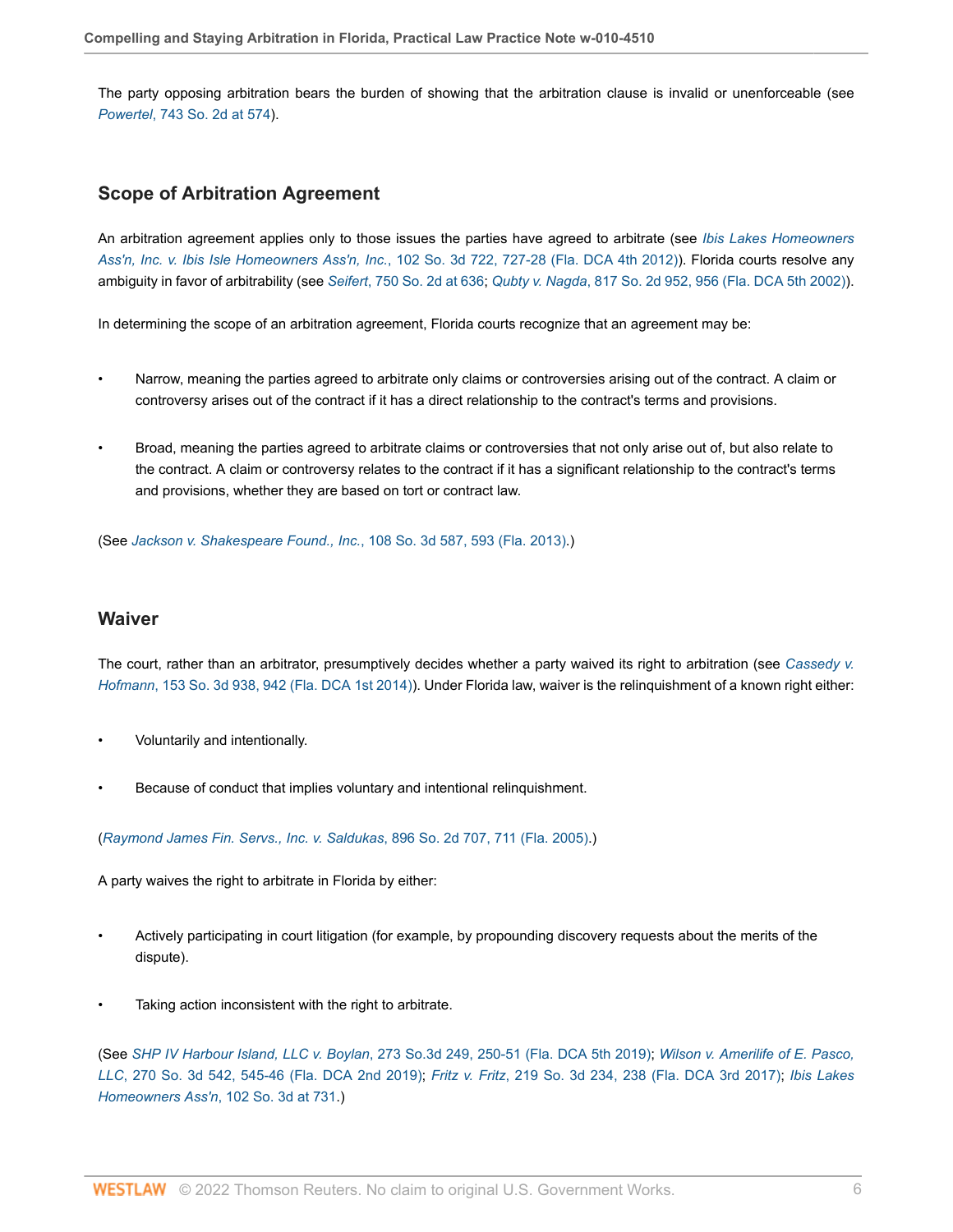Filing a motion in court to compel arbitration does not constitute waiver (see *[Cox v. Village of Tequesta](http://www.westlaw.com/Link/Document/FullText?findType=Y&serNum=2038218279&pubNum=0003926&originatingDoc=Idf2140f19e0d11e79bef99c0ee06c731&refType=RP&fi=co_pp_sp_3926_606&originationContext=document&vr=3.0&rs=cblt1.0&transitionType=PLDocumentLink&billingHash=CAB4B71DD712DE030124B6DB4600F4135B51B3E6109975A390F43C7B7CB310A2&contextData=(sc.Default)#co_pp_sp_3926_606)*, 185 So. 3d 601, [606-07 \(Fla. DCA 4th 2016\)\)](http://www.westlaw.com/Link/Document/FullText?findType=Y&serNum=2038218279&pubNum=0003926&originatingDoc=Idf2140f19e0d11e79bef99c0ee06c731&refType=RP&fi=co_pp_sp_3926_606&originationContext=document&vr=3.0&rs=cblt1.0&transitionType=PLDocumentLink&billingHash=CAB4B71DD712DE030124B6DB4600F4135B51B3E6109975A390F43C7B7CB310A2&contextData=(sc.Default)#co_pp_sp_3926_606). The court may also permit a party to conduct limited discovery about arbitrability without the party waiving the right to arbitrate, if the discovery does not delve into the merits of the dispute (see *[SHP IV Harbour](http://www.westlaw.com/Link/Document/FullText?findType=Y&serNum=2048346320&pubNum=0003926&originatingDoc=Idf2140f19e0d11e79bef99c0ee06c731&refType=RP&fi=co_pp_sp_3926_251&originationContext=document&vr=3.0&rs=cblt1.0&transitionType=PLDocumentLink&billingHash=AFC30B024C66C5DB873DB3D314F6239734624CF6CCECA38DE7070E35FF3E7E4B&contextData=(sc.Default)#co_pp_sp_3926_251) Island, LLC v. Love Mgt. Co., LLC*[, 273 So. 3d 249, 251 \(Fla. DCA 5th 2019\)](http://www.westlaw.com/Link/Document/FullText?findType=Y&serNum=2048346320&pubNum=0003926&originatingDoc=Idf2140f19e0d11e79bef99c0ee06c731&refType=RP&fi=co_pp_sp_3926_251&originationContext=document&vr=3.0&rs=cblt1.0&transitionType=PLDocumentLink&billingHash=AFC30B024C66C5DB873DB3D314F6239734624CF6CCECA38DE7070E35FF3E7E4B&contextData=(sc.Default)#co_pp_sp_3926_251)). Without some other indication of waiver, such as participating in merits discovery, a party also does not necessarily waive its right to arbitration by failing to assert the right in a timely manner. The essential waiver question is whether, under the totality of the circumstances, the party acted inconsistently with the right to arbitrate. (See *Cox*[, 185 So. 3d at 607](http://www.westlaw.com/Link/Document/FullText?findType=Y&serNum=2038218279&pubNum=0003926&originatingDoc=Idf2140f19e0d11e79bef99c0ee06c731&refType=RP&fi=co_pp_sp_3926_607&originationContext=document&vr=3.0&rs=cblt1.0&transitionType=PLDocumentLink&billingHash=CAB4B71DD712DE030124B6DB4600F4135B51B3E6109975A390F43C7B7CB310A2&contextData=(sc.Default)#co_pp_sp_3926_607); *[Ibis Lakes Homeowners Ass'n](http://www.westlaw.com/Link/Document/FullText?findType=Y&serNum=2029409557&pubNum=0003926&originatingDoc=Idf2140f19e0d11e79bef99c0ee06c731&refType=RP&fi=co_pp_sp_3926_731&originationContext=document&vr=3.0&rs=cblt1.0&transitionType=PLDocumentLink&billingHash=51F0CF09ADA7D0EA1B4EA9782AAECC6BA9D94A2968A0C8461745B4815310F22A&contextData=(sc.Default)#co_pp_sp_3926_731)*, 102 So. 3d at 731.)

A party claiming waiver need not demonstrate that it was prejudiced by the other party's litigation conduct (see *[Raymond](http://www.westlaw.com/Link/Document/FullText?findType=Y&serNum=2006265572&pubNum=0000735&originatingDoc=Idf2140f19e0d11e79bef99c0ee06c731&refType=RP&fi=co_pp_sp_735_711&originationContext=document&vr=3.0&rs=cblt1.0&transitionType=PLDocumentLink&billingHash=3E6CDB5611B281CB98E39EA1FAC5190965DCC2571AE5B930ACBDE3D984770F7E&contextData=(sc.Default)#co_pp_sp_735_711) James Fin. Servs.*[, 896 So. 2d at 711](http://www.westlaw.com/Link/Document/FullText?findType=Y&serNum=2006265572&pubNum=0000735&originatingDoc=Idf2140f19e0d11e79bef99c0ee06c731&refType=RP&fi=co_pp_sp_735_711&originationContext=document&vr=3.0&rs=cblt1.0&transitionType=PLDocumentLink&billingHash=3E6CDB5611B281CB98E39EA1FAC5190965DCC2571AE5B930ACBDE3D984770F7E&contextData=(sc.Default)#co_pp_sp_735_711)).

## <span id="page-6-0"></span>**Public Policy**

The trial court, not the arbitrator, decides whether an arbitration agreement is unenforceable because it violates public policy (see *Shotts*[, 86 So. 3d at 481](http://www.westlaw.com/Link/Document/FullText?findType=Y&serNum=2026556139&pubNum=0003926&originatingDoc=Idf2140f19e0d11e79bef99c0ee06c731&refType=RP&fi=co_pp_sp_3926_481&originationContext=document&vr=3.0&rs=cblt1.0&transitionType=PLDocumentLink&billingHash=F346C0CAB412D59883E234B65D8D7A0FCCDE71464585D7FB8F8C97B8B59B0CB6&contextData=(sc.Default)#co_pp_sp_3926_481); *Anderson v. Taylor Morrison of Florida, Inc.*[, 223 So. 3d 1088, 1091 \(Fla. DCA 2nd 2017\)\)](http://www.westlaw.com/Link/Document/FullText?findType=Y&serNum=2041778220&pubNum=0003926&originatingDoc=Idf2140f19e0d11e79bef99c0ee06c731&refType=RP&fi=co_pp_sp_3926_1091&originationContext=document&vr=3.0&rs=cblt1.0&transitionType=PLDocumentLink&billingHash=491201FC9378D4ED520DE6C8E178ABD1831F986D81400920E46592824D3986F0&contextData=(sc.Default)#co_pp_sp_3926_1091). For example, a mandatory arbitration provision in an agreement between an attorney and client is unenforceable as violative of the Florida bar rules if it does not caution the client to obtain independent legal advice about the advisability of agreeing to arbitration (see *Owens v. Corrigan*[, 252 So. 3d 747, 750 \(Fla. DCA 4th 2018\)\)](http://www.westlaw.com/Link/Document/FullText?findType=Y&serNum=2044842682&pubNum=0003926&originatingDoc=Idf2140f19e0d11e79bef99c0ee06c731&refType=RP&fi=co_pp_sp_3926_750&originationContext=document&vr=3.0&rs=cblt1.0&transitionType=PLDocumentLink&billingHash=D8154EBD5579891CC3517062985488C29E388DD3D645DC96F6FC830949F9FCED&contextData=(sc.Default)#co_pp_sp_3926_750). An arbitration agreement may also violate Florida's public policy if it prohibits a party from obtaining meaningful relief under a statute (see *Anderson*[, 223 So. 3d at](http://www.westlaw.com/Link/Document/FullText?findType=Y&serNum=2041778220&pubNum=0003926&originatingDoc=Idf2140f19e0d11e79bef99c0ee06c731&refType=RP&fi=co_pp_sp_3926_1091&originationContext=document&vr=3.0&rs=cblt1.0&transitionType=PLDocumentLink&billingHash=491201FC9378D4ED520DE6C8E178ABD1831F986D81400920E46592824D3986F0&contextData=(sc.Default)#co_pp_sp_3926_1091) [1091](http://www.westlaw.com/Link/Document/FullText?findType=Y&serNum=2041778220&pubNum=0003926&originatingDoc=Idf2140f19e0d11e79bef99c0ee06c731&refType=RP&fi=co_pp_sp_3926_1091&originationContext=document&vr=3.0&rs=cblt1.0&transitionType=PLDocumentLink&billingHash=491201FC9378D4ED520DE6C8E178ABD1831F986D81400920E46592824D3986F0&contextData=(sc.Default)#co_pp_sp_3926_1091); *Hernandez v. Crespo*[, 211 So. 3d 19, 27 \(Fla. 2016\)\)](http://www.westlaw.com/Link/Document/FullText?findType=Y&serNum=2040571029&pubNum=0003926&originatingDoc=Idf2140f19e0d11e79bef99c0ee06c731&refType=RP&fi=co_pp_sp_3926_27&originationContext=document&vr=3.0&rs=cblt1.0&transitionType=PLDocumentLink&billingHash=1CE7C9EE4B5CA75830B195400C88C296AB06D4B3071173388D6EB5240ADA60B1&contextData=(sc.Default)#co_pp_sp_3926_27).

If the provision of the arbitration agreement that violates public policy is severable, the court may sever the offending provision and enforce the agreement (see *[Rockledge NH, LLC v. Miley By and Through Miley](http://www.westlaw.com/Link/Document/FullText?findType=Y&serNum=2041686429&pubNum=0003926&originatingDoc=Idf2140f19e0d11e79bef99c0ee06c731&refType=RP&fi=co_pp_sp_3926_248&originationContext=document&vr=3.0&rs=cblt1.0&transitionType=PLDocumentLink&billingHash=87EAF402039FBB9E52F5F8AAC05E3DA2F6FE2501F335603D521349CDE23C37D4&contextData=(sc.Default)#co_pp_sp_3926_248)*, 219 So. 3d 246, 248 (Fla. DCA 5th [2017\)](http://www.westlaw.com/Link/Document/FullText?findType=Y&serNum=2041686429&pubNum=0003926&originatingDoc=Idf2140f19e0d11e79bef99c0ee06c731&refType=RP&fi=co_pp_sp_3926_248&originationContext=document&vr=3.0&rs=cblt1.0&transitionType=PLDocumentLink&billingHash=87EAF402039FBB9E52F5F8AAC05E3DA2F6FE2501F335603D521349CDE23C37D4&contextData=(sc.Default)#co_pp_sp_3926_248)).

## <span id="page-6-1"></span>**Arbitrability Issues for the Arbitrator to Decide**

#### **Conditions Precedent**

An arbitration agreement may contain a condition precedent to the obligation to arbitrate, such as requiring the parties to negotiate or mediate before starting arbitral proceedings (see [Practice Note, Hybrid, multi-tiered and carve-out dispute](http://www.westlaw.com/Document/I8d7510acef2a11e28578f7ccc38dcbee/View/FullText.html?originationContext=document&vr=3.0&rs=cblt1.0&transitionType=DocumentItem&contextData=(sc.Default)) [resolution clauses](http://www.westlaw.com/Document/I8d7510acef2a11e28578f7ccc38dcbee/View/FullText.html?originationContext=document&vr=3.0&rs=cblt1.0&transitionType=DocumentItem&contextData=(sc.Default))).

Under Florida law, the arbitrator decides whether the parties have satisfied any conditions precedent to arbitration ([§](http://www.westlaw.com/Link/Document/FullText?findType=L&pubNum=1000006&cite=FLSTS682.02&originatingDoc=Idf2140f19e0d11e79bef99c0ee06c731&refType=SP&originationContext=document&vr=3.0&rs=cblt1.0&transitionType=PLDocumentLink&billingHash=C141605F9E887ADD56380E9157983CAAA0D14A58B71E8460A8CF78A4F3B4CCE8&contextData=(sc.Default)#co_pp_d08f0000f5f67) [682.02\(3\), Fla. Stat.](http://www.westlaw.com/Link/Document/FullText?findType=L&pubNum=1000006&cite=FLSTS682.02&originatingDoc=Idf2140f19e0d11e79bef99c0ee06c731&refType=SP&originationContext=document&vr=3.0&rs=cblt1.0&transitionType=PLDocumentLink&billingHash=C141605F9E887ADD56380E9157983CAAA0D14A58B71E8460A8CF78A4F3B4CCE8&contextData=(sc.Default)#co_pp_d08f0000f5f67); see *Cooper v. Fine*[, 705 So. 2d 131, 131 \(Fla. DCA 4th 1998\)](http://www.westlaw.com/Link/Document/FullText?findType=Y&serNum=1998040289&pubNum=0000735&originatingDoc=Idf2140f19e0d11e79bef99c0ee06c731&refType=RP&originationContext=document&vr=3.0&rs=cblt1.0&transitionType=PLDocumentLink&billingHash=0EDC9B3D24577CC7E555CF301005461C9E6CFBE20B4DD0385B6CF0CAC9097DA0&contextData=(sc.Default))).

#### **Statute of Limitations**

The arbitrator decides the timeliness of an arbitral claim under the applicable statute of limitations (see *[O'Keefe Architects,](http://www.westlaw.com/Link/Document/FullText?findType=Y&serNum=2010483957&pubNum=0000735&originatingDoc=Idf2140f19e0d11e79bef99c0ee06c731&refType=RP&fi=co_pp_sp_735_183&originationContext=document&vr=3.0&rs=cblt1.0&transitionType=PLDocumentLink&billingHash=0905EBE02BB97E22B1D9314035D58F5F51060E78498A014C54C9196C55042C39&contextData=(sc.Default)#co_pp_sp_735_183) [Inc. v. CED Constr. Partners, Ltd.](http://www.westlaw.com/Link/Document/FullText?findType=Y&serNum=2010483957&pubNum=0000735&originatingDoc=Idf2140f19e0d11e79bef99c0ee06c731&refType=RP&fi=co_pp_sp_735_183&originationContext=document&vr=3.0&rs=cblt1.0&transitionType=PLDocumentLink&billingHash=0905EBE02BB97E22B1D9314035D58F5F51060E78498A014C54C9196C55042C39&contextData=(sc.Default)#co_pp_sp_735_183)*, 944 So. 2d 181, 183 (Fla. 2006); *[Fed. Contracting, Inc. v. Bimini Shipping, LLC](http://www.westlaw.com/Link/Document/FullText?findType=Y&serNum=2032328358&pubNum=0003926&originatingDoc=Idf2140f19e0d11e79bef99c0ee06c731&refType=RP&fi=co_pp_sp_3926_905&originationContext=document&vr=3.0&rs=cblt1.0&transitionType=PLDocumentLink&billingHash=33935DCD8EB4E552EF181917F0BDE8FF6E2F68552E450452379A028C0185D29D&contextData=(sc.Default)#co_pp_sp_3926_905)*, 128 So. [3d 904, 905 \(Fla. DCA 3rd 2013\)](http://www.westlaw.com/Link/Document/FullText?findType=Y&serNum=2032328358&pubNum=0003926&originatingDoc=Idf2140f19e0d11e79bef99c0ee06c731&refType=RP&fi=co_pp_sp_3926_905&originationContext=document&vr=3.0&rs=cblt1.0&transitionType=PLDocumentLink&billingHash=33935DCD8EB4E552EF181917F0BDE8FF6E2F68552E450452379A028C0185D29D&contextData=(sc.Default)#co_pp_sp_3926_905)).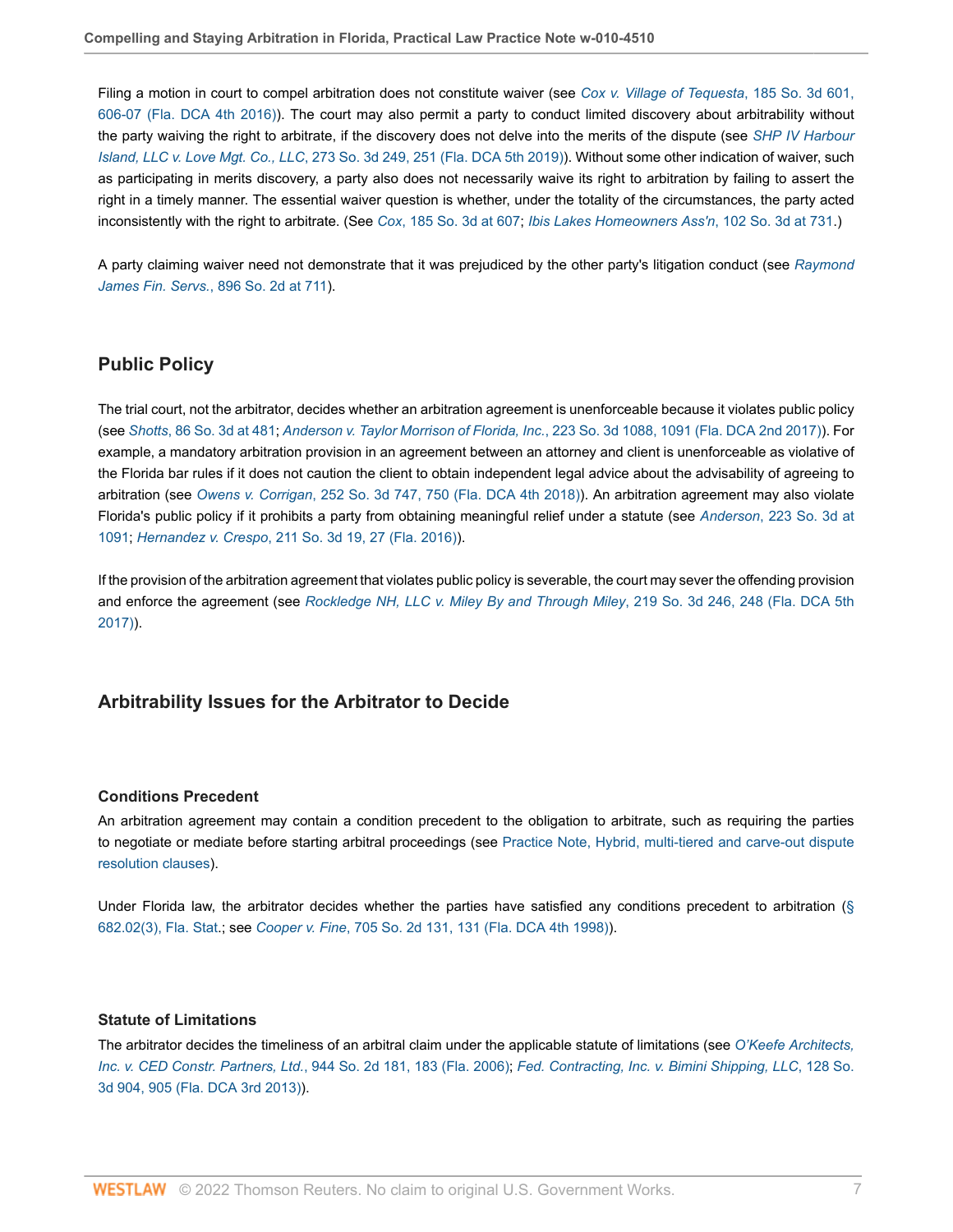# <span id="page-7-0"></span>**Considerations When Preparing the Application**

Before making an application to compel or stay arbitration in Florida state court, counsel should consider several factors.

# <span id="page-7-1"></span>**Considerations When Seeking to Compel Arbitration**

A party may ask a court to compel arbitration if the opposing party commences a lawsuit or otherwise expresses the intention to avoid arbitration of a dispute that is subject to a valid arbitration agreement. Whether there is a lawsuit pending between the parties, the party seeking arbitration files a petition to compel arbitration, which the court hears as a motion. [\(§§ 682.03\(1\),](http://www.westlaw.com/Link/Document/FullText?findType=L&pubNum=1000006&cite=FLSTS682.03&originatingDoc=Idf2140f19e0d11e79bef99c0ee06c731&refType=SP&originationContext=document&vr=3.0&rs=cblt1.0&transitionType=PLDocumentLink&billingHash=67A8F4EF7359CB066B3705B820A9E8F4CE4E95C886255ADA244DD22EF44C8D67&contextData=(sc.Default)#co_pp_f1c50000821b0) [Fla. Stat](http://www.westlaw.com/Link/Document/FullText?findType=L&pubNum=1000006&cite=FLSTS682.03&originatingDoc=Idf2140f19e0d11e79bef99c0ee06c731&refType=SP&originationContext=document&vr=3.0&rs=cblt1.0&transitionType=PLDocumentLink&billingHash=67A8F4EF7359CB066B3705B820A9E8F4CE4E95C886255ADA244DD22EF44C8D67&contextData=(sc.Default)#co_pp_f1c50000821b0).) If there is no lawsuit pending between the parties, the petition is an initial petition, which starts the action and which the petitioner serves in the same way a party serves a summons. ([§ 682.015\(2\), Fla. Stat](http://www.westlaw.com/Link/Document/FullText?findType=L&pubNum=1000006&cite=FLSTS682.015&originatingDoc=Idf2140f19e0d11e79bef99c0ee06c731&refType=SP&originationContext=document&vr=3.0&rs=cblt1.0&transitionType=PLDocumentLink&billingHash=C88056251D692EF9F41B22B4A808F9121D780D00691F4D958645814EAA752BF7&contextData=(sc.Default)#co_pp_58730000872b1).)

Although the RFAC styles the application a petition, the statute also refers to it as a motion (for example, [§ 682.03\(1\), Fla.](http://www.westlaw.com/Link/Document/FullText?findType=L&pubNum=1000006&cite=FLSTS682.03&originatingDoc=Idf2140f19e0d11e79bef99c0ee06c731&refType=SP&originationContext=document&vr=3.0&rs=cblt1.0&transitionType=PLDocumentLink&billingHash=67A8F4EF7359CB066B3705B820A9E8F4CE4E95C886255ADA244DD22EF44C8D67&contextData=(sc.Default)#co_pp_f1c50000821b0) [Stat.](http://www.westlaw.com/Link/Document/FullText?findType=L&pubNum=1000006&cite=FLSTS682.03&originatingDoc=Idf2140f19e0d11e79bef99c0ee06c731&refType=SP&originationContext=document&vr=3.0&rs=cblt1.0&transitionType=PLDocumentLink&billingHash=67A8F4EF7359CB066B3705B820A9E8F4CE4E95C886255ADA244DD22EF44C8D67&contextData=(sc.Default)#co_pp_f1c50000821b0) (governing proceedings to compel and stay arbitration "[o]n motion of a person showing an agreement to arbitrate and alleging another person's refusal to arbitrate pursuant to the agreement")).

A party seeking to compel arbitration must establish the existence of a valid agreement to arbitrate (see *[Palm Garden of](http://www.westlaw.com/Link/Document/FullText?findType=Y&serNum=2040797538&pubNum=0003926&originatingDoc=Idf2140f19e0d11e79bef99c0ee06c731&refType=RP&fi=co_pp_sp_3926_638&originationContext=document&vr=3.0&rs=cblt1.0&transitionType=PLDocumentLink&billingHash=7D06EB7DD9BC2F19DA9DF762E2C02C3E157672A545AF19E6BB8B2BBCAF7B52AE&contextData=(sc.Default)#co_pp_sp_3926_638) Healthcare Holdings, LLC v. Haydu*[, 209 So. 3d 636, 638-39 \(Fla. DCA 5th 2017\)](http://www.westlaw.com/Link/Document/FullText?findType=Y&serNum=2040797538&pubNum=0003926&originatingDoc=Idf2140f19e0d11e79bef99c0ee06c731&refType=RP&fi=co_pp_sp_3926_638&originationContext=document&vr=3.0&rs=cblt1.0&transitionType=PLDocumentLink&billingHash=7D06EB7DD9BC2F19DA9DF762E2C02C3E157672A545AF19E6BB8B2BBCAF7B52AE&contextData=(sc.Default)#co_pp_sp_3926_638); *[Steve Owren, Inc. v. Connolly](http://www.westlaw.com/Link/Document/FullText?findType=Y&serNum=2004734249&pubNum=0000735&originatingDoc=Idf2140f19e0d11e79bef99c0ee06c731&refType=RP&fi=co_pp_sp_735_920&originationContext=document&vr=3.0&rs=cblt1.0&transitionType=PLDocumentLink&billingHash=0CD88B5A06126F1E63B11ED0B9EEBD728F3CD8A61BC7412DAEBE5FD82422968C&contextData=(sc.Default)#co_pp_sp_735_920)*, 877 So. 2d [918, 920 \(Fla. DCA 4th 2004\)\)](http://www.westlaw.com/Link/Document/FullText?findType=Y&serNum=2004734249&pubNum=0000735&originatingDoc=Idf2140f19e0d11e79bef99c0ee06c731&refType=RP&fi=co_pp_sp_735_920&originationContext=document&vr=3.0&rs=cblt1.0&transitionType=PLDocumentLink&billingHash=0CD88B5A06126F1E63B11ED0B9EEBD728F3CD8A61BC7412DAEBE5FD82422968C&contextData=(sc.Default)#co_pp_sp_735_920). If there is no lawsuit pending, the party seeking to compel arbitration also must determine the proper court in which to file the petition. If no arbitration-related lawsuit is pending between the parties, the party files an initial petition in any proper **[venue](http://www.westlaw.com/Document/I0f9fe553ef0811e28578f7ccc38dcbee/View/FullText.html?originationContext=document&vr=3.0&rs=cblt1.0&transitionType=DocumentItem&contextData=(sc.Default))** under the RFAC ([§ 682.15\(2\), Fla. Stat](http://www.westlaw.com/Link/Document/FullText?findType=L&pubNum=1000006&cite=FLSTS682.15&originatingDoc=Idf2140f19e0d11e79bef99c0ee06c731&refType=SP&originationContext=document&vr=3.0&rs=cblt1.0&transitionType=PLDocumentLink&billingHash=7934109E1306C1CF59289912986B24A20EEC48D58BDC109DA90D285C0470E22B&contextData=(sc.Default)#co_pp_58730000872b1).; see [Venue](#page-10-1)).

If there is a lawsuit pending between the parties, the court must stay the pending litigation:

- When a party moves to compel arbitration, pending the court's disposition of the motion to compel ([§ 682.03\(6\), Fla.](http://www.westlaw.com/Link/Document/FullText?findType=L&pubNum=1000006&cite=FLSTS682.03&originatingDoc=Idf2140f19e0d11e79bef99c0ee06c731&refType=SP&originationContext=document&vr=3.0&rs=cblt1.0&transitionType=PLDocumentLink&billingHash=67A8F4EF7359CB066B3705B820A9E8F4CE4E95C886255ADA244DD22EF44C8D67&contextData=(sc.Default)#co_pp_1e9a0000fd6a3) [Stat.](http://www.westlaw.com/Link/Document/FullText?findType=L&pubNum=1000006&cite=FLSTS682.03&originatingDoc=Idf2140f19e0d11e79bef99c0ee06c731&refType=SP&originationContext=document&vr=3.0&rs=cblt1.0&transitionType=PLDocumentLink&billingHash=67A8F4EF7359CB066B3705B820A9E8F4CE4E95C886255ADA244DD22EF44C8D67&contextData=(sc.Default)#co_pp_1e9a0000fd6a3)).
- If the court grants the motion to compel arbitration  $(\S$  682.03(7), Fla. Stat.).

If the arbitrable claims are severable, the court may sever and stay the court proceedings of only the arbitrable claims ( $\S$ [682.03\(7\), Fla. Stat.](http://www.westlaw.com/Link/Document/FullText?findType=L&pubNum=1000006&cite=FLSTS682.03&originatingDoc=Idf2140f19e0d11e79bef99c0ee06c731&refType=SP&originationContext=document&vr=3.0&rs=cblt1.0&transitionType=PLDocumentLink&billingHash=67A8F4EF7359CB066B3705B820A9E8F4CE4E95C886255ADA244DD22EF44C8D67&contextData=(sc.Default)#co_pp_794b00004e3d1)).

# <span id="page-7-2"></span>**Considerations When Seeking to Stay Arbitration**

A party may only ask a court to stay arbitration if an arbitration claimant threatens or demands arbitration against a party not bound to arbitrate the dispute. The party resisting arbitration makes the request to stay the arbitration by filing a petition, which the court hears as a motion ([§§ 682.03\(2\)](http://www.westlaw.com/Link/Document/FullText?findType=L&pubNum=1000006&cite=FLSTS682.03&originatingDoc=Idf2140f19e0d11e79bef99c0ee06c731&refType=SP&originationContext=document&vr=3.0&rs=cblt1.0&transitionType=PLDocumentLink&billingHash=67A8F4EF7359CB066B3705B820A9E8F4CE4E95C886255ADA244DD22EF44C8D67&contextData=(sc.Default)#co_pp_58730000872b1) and [682.015, Fla. Stat.](http://www.westlaw.com/Link/Document/FullText?findType=L&pubNum=1000006&cite=FLSTS682.015&originatingDoc=Idf2140f19e0d11e79bef99c0ee06c731&refType=LQ&originationContext=document&vr=3.0&rs=cblt1.0&transitionType=PLDocumentLink&billingHash=C88056251D692EF9F41B22B4A808F9121D780D00691F4D958645814EAA752BF7&contextData=(sc.Default))). The petitioner files the petition in either:

• The proper venue under the RFAC, if there is no arbitration-related lawsuit already pending between the parties (see [Venue\)](#page-10-1).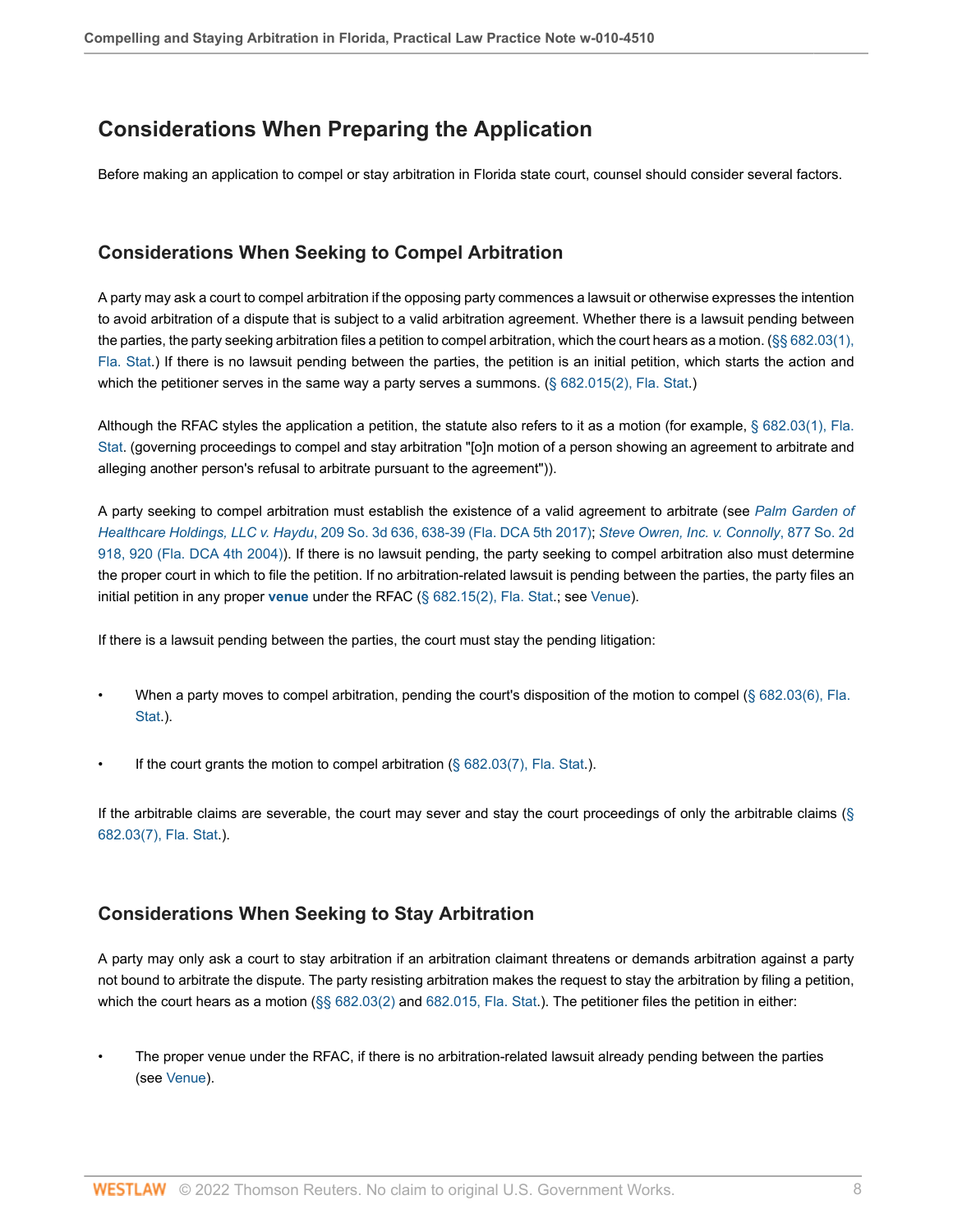• A pending lawsuit, if there is an arbitration-related lawsuit pending between the parties.

#### ([§§ 682.03\(5\)](http://www.westlaw.com/Link/Document/FullText?findType=L&pubNum=1000006&cite=FLSTS682.03&originatingDoc=Idf2140f19e0d11e79bef99c0ee06c731&refType=SP&originationContext=document&vr=3.0&rs=cblt1.0&transitionType=PLDocumentLink&billingHash=67A8F4EF7359CB066B3705B820A9E8F4CE4E95C886255ADA244DD22EF44C8D67&contextData=(sc.Default)#co_pp_362c000048fd7) and [682.15\(2\), Fla. Stat.](http://www.westlaw.com/Link/Document/FullText?findType=L&pubNum=1000006&cite=FLSTS682.15&originatingDoc=Idf2140f19e0d11e79bef99c0ee06c731&refType=SP&originationContext=document&vr=3.0&rs=cblt1.0&transitionType=PLDocumentLink&billingHash=7934109E1306C1CF59289912986B24A20EEC48D58BDC109DA90D285C0470E22B&contextData=(sc.Default)#co_pp_58730000872b1))

If the court concludes that the arbitration agreement is valid and enforceable when ruling on a petition to stay arbitration, the court must order the parties to arbitrate, even if no party filed a petition to compel arbitration [\(§§ 682.03\(3\), Fla. Stat.](http://www.westlaw.com/Link/Document/FullText?findType=L&pubNum=1000006&cite=FLSTS682.03&originatingDoc=Idf2140f19e0d11e79bef99c0ee06c731&refType=SP&originationContext=document&vr=3.0&rs=cblt1.0&transitionType=PLDocumentLink&billingHash=67A8F4EF7359CB066B3705B820A9E8F4CE4E95C886255ADA244DD22EF44C8D67&contextData=(sc.Default)#co_pp_d08f0000f5f67)).

## <span id="page-8-0"></span>**Considerations When Seeking Provisional Remedies**

A party seeking to compel arbitration should consider whether to ask the court for a provisional remedy, such as:

- A **[temporary restraining order](http://www.westlaw.com/Document/I0f9fe53def0811e28578f7ccc38dcbee/View/FullText.html?originationContext=document&vr=3.0&rs=cblt1.0&transitionType=DocumentItem&contextData=(sc.Default))** or **[preliminary injunction](http://www.westlaw.com/Document/I0f9fe53fef0811e28578f7ccc38dcbee/View/FullText.html?originationContext=document&vr=3.0&rs=cblt1.0&transitionType=DocumentItem&contextData=(sc.Default))** [\(Fla. R. Civ. P. 1.610\)](http://www.westlaw.com/Link/Document/FullText?findType=L&pubNum=1005170&cite=FLSTRCPR1.610&originatingDoc=Idf2140f19e0d11e79bef99c0ee06c731&refType=LQ&originationContext=document&vr=3.0&rs=cblt1.0&transitionType=PLDocumentLink&billingHash=3621B242F7C74A76420CC808BDCCAB8038BABAA4E3AA0EA6ECF00E51018E0D53&contextData=(sc.Default)).
- Appointment of a **[receiver](http://www.westlaw.com/Document/Ibd471babba5811e598dc8b09b4f043e0/View/FullText.html?originationContext=document&vr=3.0&rs=cblt1.0&transitionType=DocumentItem&contextData=(sc.Default))** [\(Fla. R. Civ. P. 1.620](http://www.westlaw.com/Link/Document/FullText?findType=L&pubNum=1005170&cite=FLSTRCPR1.620&originatingDoc=Idf2140f19e0d11e79bef99c0ee06c731&refType=LQ&originationContext=document&vr=3.0&rs=cblt1.0&transitionType=PLDocumentLink&billingHash=105EC532FFFAF389F98676838D2CDC95B528C49DEE2C785C301C6AD12400CCB5&contextData=(sc.Default))).

Under the RFAC, before the appointment of an arbitrator, the court may order provisional remedies to protect the effectiveness of the arbitration proceeding  $(\S$  682.031(1), Fla. Stat.).

After appointment of the arbitrator, only the arbitrator may provide provisional remedies in aid of arbitration unless the matter is urgent and the arbitrator cannot either:

- Act timely.
- Provide an adequate remedy.

([§ 682.031\(2\), Fla. Stat.](http://www.westlaw.com/Link/Document/FullText?findType=L&pubNum=1000006&cite=FLSTS682.031&originatingDoc=Idf2140f19e0d11e79bef99c0ee06c731&refType=SP&originationContext=document&vr=3.0&rs=cblt1.0&transitionType=PLDocumentLink&billingHash=993BF534AEBD97DF21A399EA4EFABB85B70BD8DB9EDE4AC5528EEC5515E8EC2A&contextData=(sc.Default)#co_pp_58730000872b1); see *[Sea Vault Ptrs., LLC v. Barmello, Ajamil & Ptrs., Inc.](http://www.westlaw.com/Link/Document/FullText?findType=Y&serNum=2048322309&pubNum=0003926&originatingDoc=Idf2140f19e0d11e79bef99c0ee06c731&refType=RP&fi=co_pp_sp_3926_477&originationContext=document&vr=3.0&rs=cblt1.0&transitionType=PLDocumentLink&billingHash=87D3640A3A63A0BE2D3343286A1DF3B6CC35B2CE8FFC99D876E9415ABCABDEF2&contextData=(sc.Default)#co_pp_sp_3926_477)*, 274 So. 3d 473, 477 (Fla. DCA 3rd 2019).)

The court provides a provisional remedy in aid of arbitration to the same extent and under the same conditions a court may provide provisional remedies in a civil action ([§ 682.031\(1\), Fla. Stat](http://www.westlaw.com/Link/Document/FullText?findType=L&pubNum=1000006&cite=FLSTS682.031&originatingDoc=Idf2140f19e0d11e79bef99c0ee06c731&refType=SP&originationContext=document&vr=3.0&rs=cblt1.0&transitionType=PLDocumentLink&billingHash=993BF534AEBD97DF21A399EA4EFABB85B70BD8DB9EDE4AC5528EEC5515E8EC2A&contextData=(sc.Default)#co_pp_f1c50000821b0).).

A party does not waive the right to arbitration by seeking provisional remedies in Florida state court [\(§ 682.031\(3\), Fla. Stat](http://www.westlaw.com/Link/Document/FullText?findType=L&pubNum=1000006&cite=FLSTS682.031&originatingDoc=Idf2140f19e0d11e79bef99c0ee06c731&refType=SP&originationContext=document&vr=3.0&rs=cblt1.0&transitionType=PLDocumentLink&billingHash=993BF534AEBD97DF21A399EA4EFABB85B70BD8DB9EDE4AC5528EEC5515E8EC2A&contextData=(sc.Default)#co_pp_d08f0000f5f67).).

For more information on seeking injunctive relief in Florida, see [Practice Note, Temporary Injunctions: Initial Considerations](http://www.westlaw.com/Document/I9b430c5bb45111e398db8b09b4f043e0/View/FullText.html?originationContext=document&vr=3.0&rs=cblt1.0&transitionType=DocumentItem&contextData=(sc.Default)) [\(FL\)](http://www.westlaw.com/Document/I9b430c5bb45111e398db8b09b4f043e0/View/FullText.html?originationContext=document&vr=3.0&rs=cblt1.0&transitionType=DocumentItem&contextData=(sc.Default)). For more information on seeking interim relief in aid of arbitration generally, see [Practice Note, Interim, Provisional,](http://www.westlaw.com/Document/Ie8f79e3b703011e498db8b09b4f043e0/View/FullText.html?originationContext=document&vr=3.0&rs=cblt1.0&transitionType=DocumentItem&contextData=(sc.Default)#co_anchor_a197279) [and Conservatory Measures in US Arbitration: Seeking Interim Relief Before Courts and Arbitrators](http://www.westlaw.com/Document/Ie8f79e3b703011e498db8b09b4f043e0/View/FullText.html?originationContext=document&vr=3.0&rs=cblt1.0&transitionType=DocumentItem&contextData=(sc.Default)#co_anchor_a197279).

# <span id="page-8-1"></span>**Additional Procedural Considerations**

Before starting a litigation related to an arbitrable dispute in a Florida state court, counsel should consider other factors that may affect the contents of the request for judicial assistance, the manner in which to bring it, and the likelihood of obtaining the desired relief. These factors include: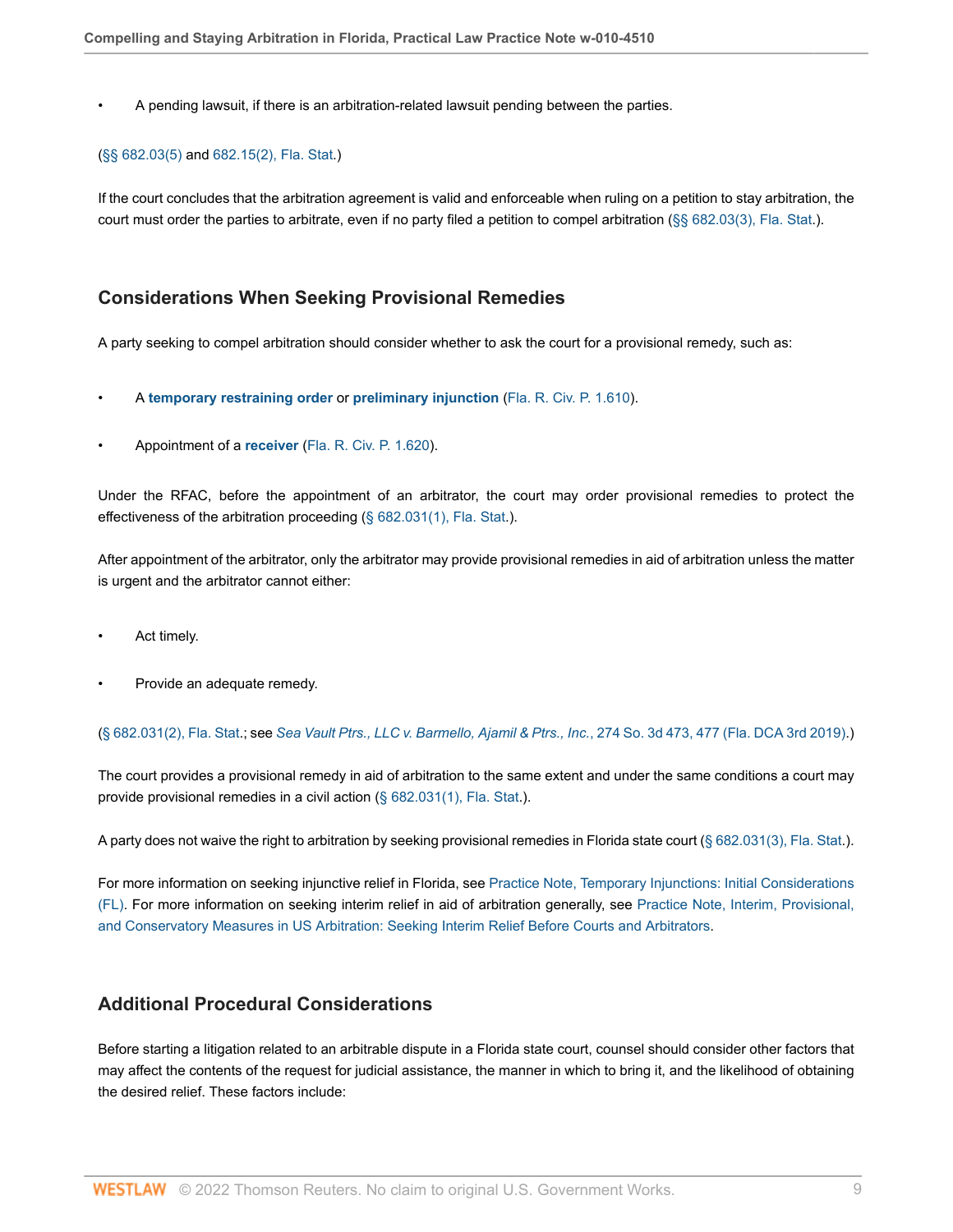- Whether the court has **[subject matter jurisdiction](http://www.westlaw.com/Document/Ibb0a3a27ef0511e28578f7ccc38dcbee/View/FullText.html?originationContext=document&vr=3.0&rs=cblt1.0&transitionType=DocumentItem&contextData=(sc.Default))** over the case and **[personal jurisdiction](http://www.westlaw.com/Document/I03f4d946eee311e28578f7ccc38dcbee/View/FullText.html?originationContext=document&vr=3.0&rs=cblt1.0&transitionType=DocumentItem&contextData=(sc.Default))** over the respondent (see [Court Jurisdiction](#page-9-0)).
- The proper venue in which to bring the request (see [Venue\)](#page-10-1).
- The proper time to bring the request (see [Timing\)](#page-10-2).

## <span id="page-9-0"></span>**Court Jurisdiction**

Before filing a petition to compel or stay arbitration, petitioner's counsel should confirm the court has subject matter jurisdiction over the petition and personal jurisdiction over the parties. Under the RFAC, Florida courts have jurisdiction over a petition to compel or stay arbitration if the court has jurisdiction over the underlying dispute  $(\S$  682.181(1), Fla. Stat.).

Florida has two trial level courts with subject matter jurisdiction depending on the amount in controversy:

- County courts, which are in each of Florida's 67 counties and have jurisdiction to hear civil actions where the amount in controversy, exclusive of interest, costs, and attorneys' fees, does not exceed the sum of \$30,000 [\(§](http://www.westlaw.com/Link/Document/FullText?findType=L&pubNum=1000006&cite=FLSTS34.01&originatingDoc=Idf2140f19e0d11e79bef99c0ee06c731&refType=SP&originationContext=document&vr=3.0&rs=cblt1.0&transitionType=PLDocumentLink&billingHash=AE0421AFC922862DF1FA9AC545168EDB6C37AB8AC38C0BF4C73DEB9FD0983929&contextData=(sc.Default)#co_pp_f1c50000821b0) [34.01\(1\), Fla. Stat.](http://www.westlaw.com/Link/Document/FullText?findType=L&pubNum=1000006&cite=FLSTS34.01&originatingDoc=Idf2140f19e0d11e79bef99c0ee06c731&refType=SP&originationContext=document&vr=3.0&rs=cblt1.0&transitionType=PLDocumentLink&billingHash=AE0421AFC922862DF1FA9AC545168EDB6C37AB8AC38C0BF4C73DEB9FD0983929&contextData=(sc.Default)#co_pp_f1c50000821b0)).
- Circuit courts, which are assigned to each of Florida's 20 judicial circuits and have jurisdiction to hear all actions outside of the county courts' subject matter jurisdiction, including:
	- actions in which the amount in controversy is greater than \$15,000, exclusive of interest, costs, and attorney's fees;
	- actions involving the title and boundaries of real property;
	- declaratory actions; and
	- actions for injunctions.

([§ 26.012\(2\)](http://www.westlaw.com/Link/Document/FullText?findType=L&pubNum=1000006&cite=FLSTS26.012&originatingDoc=Idf2140f19e0d11e79bef99c0ee06c731&refType=SP&originationContext=document&vr=3.0&rs=cblt1.0&transitionType=PLDocumentLink&billingHash=16792785D2A780F93428F0214F9D120FE33926BB09AE6601DD857E1F8A1ED6E7&contextData=(sc.Default)#co_pp_58730000872b1), [\(3\), Fla. Stat](http://www.westlaw.com/Link/Document/FullText?findType=L&pubNum=1000006&cite=FLSTS26.012&originatingDoc=Idf2140f19e0d11e79bef99c0ee06c731&refType=SP&originationContext=document&vr=3.0&rs=cblt1.0&transitionType=PLDocumentLink&billingHash=16792785D2A780F93428F0214F9D120FE33926BB09AE6601DD857E1F8A1ED6E7&contextData=(sc.Default)#co_pp_d08f0000f5f67).; see also *Rappa v. Island Club West Dev., Inc.*[, 890 So. 2d 477, 479-80 \(Fla. DCA 5th](http://www.westlaw.com/Link/Document/FullText?findType=Y&serNum=2005863579&pubNum=0000735&originatingDoc=Idf2140f19e0d11e79bef99c0ee06c731&refType=RP&fi=co_pp_sp_735_479&originationContext=document&vr=3.0&rs=cblt1.0&transitionType=PLDocumentLink&billingHash=19FC0CC3C1DEE250FFE881CD10BB488133378388F48469E267AC31F4E3568BD5&contextData=(sc.Default)#co_pp_sp_735_479) [2004\)](http://www.westlaw.com/Link/Document/FullText?findType=Y&serNum=2005863579&pubNum=0000735&originatingDoc=Idf2140f19e0d11e79bef99c0ee06c731&refType=RP&fi=co_pp_sp_735_479&originationContext=document&vr=3.0&rs=cblt1.0&transitionType=PLDocumentLink&billingHash=19FC0CC3C1DEE250FFE881CD10BB488133378388F48469E267AC31F4E3568BD5&contextData=(sc.Default)#co_pp_sp_735_479) (on motion to compel arbitration, bare allegation of amount in controversy exceeding \$15,000 insufficient to confer subject matter jurisdiction on circuit court).)

Proper bases of personal jurisdiction in Florida include:

• General jurisdiction, which means the party's contacts with Florida are so continuous and systematic that they render the party essentially at home in Florida ([§ 48.193\(2\), Fla. Stat](http://www.westlaw.com/Link/Document/FullText?findType=L&pubNum=1000006&cite=FLSTS48.193&originatingDoc=Idf2140f19e0d11e79bef99c0ee06c731&refType=SP&originationContext=document&vr=3.0&rs=cblt1.0&transitionType=PLDocumentLink&billingHash=A54EAB5CF27577361EB7B3F3D98332E42BA9E0B70D196E2A36098017F5CA7420&contextData=(sc.Default)#co_pp_58730000872b1).; see *[Goodyear Dunlop Tire Operations, S.A.](http://www.westlaw.com/Link/Document/FullText?findType=Y&serNum=2025554476&pubNum=0000780&originatingDoc=Idf2140f19e0d11e79bef99c0ee06c731&refType=RP&fi=co_pp_sp_780_919&originationContext=document&vr=3.0&rs=cblt1.0&transitionType=PLDocumentLink&billingHash=F10E074A80C023D463930F52377A47DC3DF66A430DFBF77693159D2685541796&contextData=(sc.Default)#co_pp_sp_780_919) v. Brown*[, 564 U.S. 915, 919 \(2011\)\)](http://www.westlaw.com/Link/Document/FullText?findType=Y&serNum=2025554476&pubNum=0000780&originatingDoc=Idf2140f19e0d11e79bef99c0ee06c731&refType=RP&fi=co_pp_sp_780_919&originationContext=document&vr=3.0&rs=cblt1.0&transitionType=PLDocumentLink&billingHash=F10E074A80C023D463930F52377A47DC3DF66A430DFBF77693159D2685541796&contextData=(sc.Default)#co_pp_sp_780_919).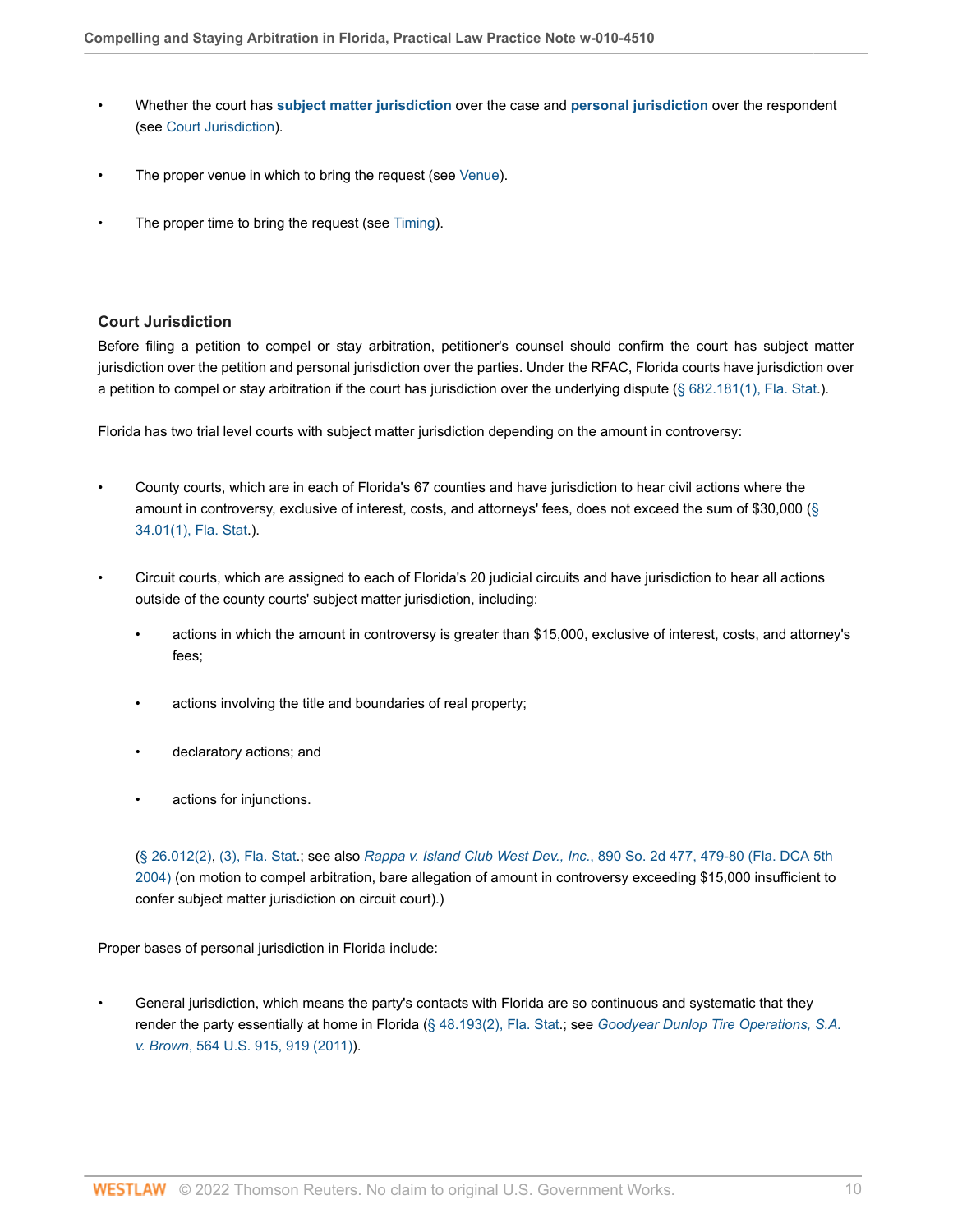• Specific jurisdiction under Florida's long arm statute, which is proper only when the cause of action arises from the party's contacts with Florida [\(§ 48.193\(1\)\(a\), Fla. Stat.](http://www.westlaw.com/Link/Document/FullText?findType=L&pubNum=1000006&cite=FLSTS48.193&originatingDoc=Idf2140f19e0d11e79bef99c0ee06c731&refType=SP&originationContext=document&vr=3.0&rs=cblt1.0&transitionType=PLDocumentLink&billingHash=A54EAB5CF27577361EB7B3F3D98332E42BA9E0B70D196E2A36098017F5CA7420&contextData=(sc.Default)#co_pp_9f800000f2221); see *Teva Pharm. Indus. v. Ruiz*[, 181 So. 3d 513, 516 \(Fla.](http://www.westlaw.com/Link/Document/FullText?findType=Y&serNum=2037401989&pubNum=0003926&originatingDoc=Idf2140f19e0d11e79bef99c0ee06c731&refType=RP&fi=co_pp_sp_3926_516&originationContext=document&vr=3.0&rs=cblt1.0&transitionType=PLDocumentLink&billingHash=D16CDCF1CE6F5E781608A7A76A2CF51CC7F258B318FE5F8CE8FAF4F9633FF803&contextData=(sc.Default)#co_pp_sp_3926_516) [DCA 2nd 2015\)](http://www.westlaw.com/Link/Document/FullText?findType=Y&serNum=2037401989&pubNum=0003926&originatingDoc=Idf2140f19e0d11e79bef99c0ee06c731&refType=RP&fi=co_pp_sp_3926_516&originationContext=document&vr=3.0&rs=cblt1.0&transitionType=PLDocumentLink&billingHash=D16CDCF1CE6F5E781608A7A76A2CF51CC7F258B318FE5F8CE8FAF4F9633FF803&contextData=(sc.Default)#co_pp_sp_3926_516)).

(See *Wadley v. Nazelli*[, 223 So.3d 1118, 1121 \(Fla. DCA 3rd 2017.\)](http://www.westlaw.com/Link/Document/FullText?findType=Y&serNum=2041999975&pubNum=0003926&originatingDoc=Idf2140f19e0d11e79bef99c0ee06c731&refType=RP&fi=co_pp_sp_3926_1121&originationContext=document&vr=3.0&rs=cblt1.0&transitionType=PLDocumentLink&billingHash=0821F20AB7543D3F97C9584C24370E5D89CADCAA7327F48014B2A55F52A4EFA1&contextData=(sc.Default)#co_pp_sp_3926_1121)

For more information on the Florida court system, see [State Q&A, Litigation Overview: Florida: State Courts](http://www.westlaw.com/Document/Ic5bbd3ab566e11e598dc8b09b4f043e0/View/FullText.html?originationContext=document&vr=3.0&rs=cblt1.0&transitionType=DocumentItem&contextData=(sc.Default)#co_anchor_a000001).

#### <span id="page-10-1"></span>**Venue**

Under the RFAC, if a court proceeding is pending between the parties involving an arbitrable claim, a party seeking to compel or stay arbitration must file the petition in that court [\(§ 682.19, Fla. Stat](http://www.westlaw.com/Link/Document/FullText?findType=L&pubNum=1000006&cite=FLSTS682.19&originatingDoc=Idf2140f19e0d11e79bef99c0ee06c731&refType=LQ&originationContext=document&vr=3.0&rs=cblt1.0&transitionType=PLDocumentLink&billingHash=F11008E5C44D6B4B754A0DDF9D8E41AF2B44C555BBE8DD8D9A6C29F1417F643B&contextData=(sc.Default)).). Otherwise, a party seeking to compel or stay arbitration must file an initial petition in the court of the county where:

- The arbitration agreement specifies the arbitration hearing must occur.
- The arbitration hearing, if any, is occurring.
- The adverse party either:
	- resides; or
	- has a place of business.

#### ([§ 682.19, Fla. Stat](http://www.westlaw.com/Link/Document/FullText?findType=L&pubNum=1000006&cite=FLSTS682.19&originatingDoc=Idf2140f19e0d11e79bef99c0ee06c731&refType=LQ&originationContext=document&vr=3.0&rs=cblt1.0&transitionType=PLDocumentLink&billingHash=F11008E5C44D6B4B754A0DDF9D8E41AF2B44C555BBE8DD8D9A6C29F1417F643B&contextData=(sc.Default)).)

If the adverse party has no residence or place of business in Florida, the moving party may file the petition in any Florida court [\(§ 682.19, Fla. Stat.](http://www.westlaw.com/Link/Document/FullText?findType=L&pubNum=1000006&cite=FLSTS682.19&originatingDoc=Idf2140f19e0d11e79bef99c0ee06c731&refType=LQ&originationContext=document&vr=3.0&rs=cblt1.0&transitionType=PLDocumentLink&billingHash=F11008E5C44D6B4B754A0DDF9D8E41AF2B44C555BBE8DD8D9A6C29F1417F643B&contextData=(sc.Default))).

The parties' agreement also may specify the venue for arbitration-related court proceedings. Forum selection clauses are presumptively valid under Florida law. (See *[Corsec, S.L. v. VMC Int'l Franchising, LLC](http://www.westlaw.com/Link/Document/FullText?findType=Y&serNum=2007143271&pubNum=0000735&originatingDoc=Idf2140f19e0d11e79bef99c0ee06c731&refType=RP&fi=co_pp_sp_735_947&originationContext=document&vr=3.0&rs=cblt1.0&transitionType=PLDocumentLink&billingHash=C39473BB9B832C1C8BD761F576E83768074B1550A0D6CEA6D721BB1F879FB5EA&contextData=(sc.Default)#co_pp_sp_735_947)*, 909 So. 2d 945, 947 (Fla. DCA [3rd 2005\).](http://www.westlaw.com/Link/Document/FullText?findType=Y&serNum=2007143271&pubNum=0000735&originatingDoc=Idf2140f19e0d11e79bef99c0ee06c731&refType=RP&fi=co_pp_sp_735_947&originationContext=document&vr=3.0&rs=cblt1.0&transitionType=PLDocumentLink&billingHash=C39473BB9B832C1C8BD761F576E83768074B1550A0D6CEA6D721BB1F879FB5EA&contextData=(sc.Default)#co_pp_sp_735_947))

#### <span id="page-10-2"></span>**Timing**

The RFAC does not provide a deadline by which a party must petition the court to compel or stay arbitration. A party should seek to compel arbitration as soon as practicable, however, to avoid the risk of waiving the right to arbitrate (see [Waiver\)](#page-5-1).

# <span id="page-10-0"></span>**Application to Compel or Stay Arbitration**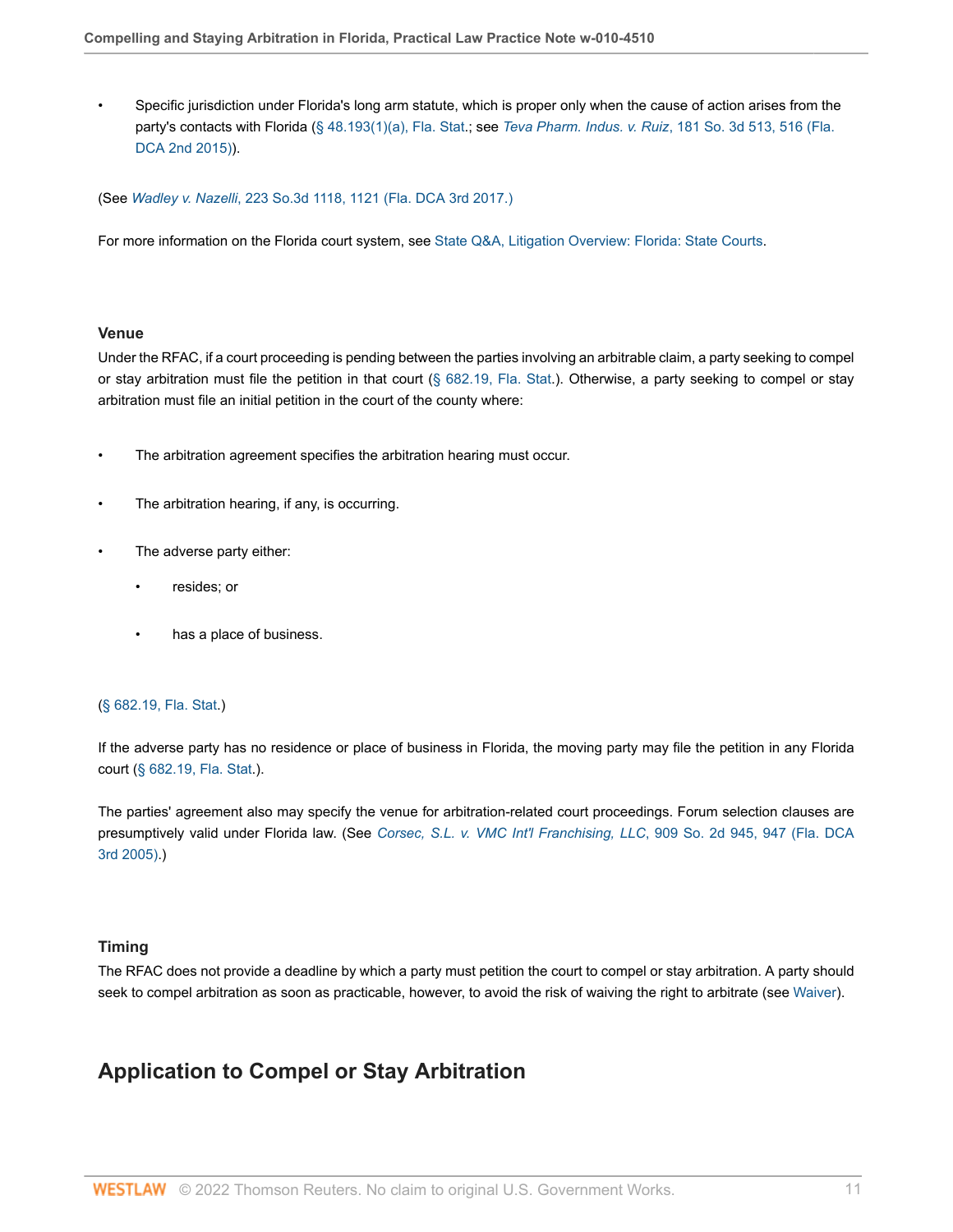Florida courts have one form of action, called a civil action ([Fla. R. Civ. P. 1.040](http://www.westlaw.com/Link/Document/FullText?findType=L&pubNum=1005170&cite=FLSTRCPR1.040&originatingDoc=Idf2140f19e0d11e79bef99c0ee06c731&refType=LQ&originationContext=document&vr=3.0&rs=cblt1.0&transitionType=PLDocumentLink&billingHash=1646EF08B54325F5B0C0AD75CCEF5A7345C8EA6C7090685898F6FBEF9D8590EB&contextData=(sc.Default))). If no civil action is pending between the parties, a party seeking to compel or stay arbitration starts a civil action by filing an initial petition in the proper court and serving it on the other party in the same way a party serves a summons in a civil action ( $\S$  682.015(2), Fla. Stat.). The court hears the petition in the same manner as a motion [\(§ 682.015\(1\), Fla. Stat.](http://www.westlaw.com/Link/Document/FullText?findType=L&pubNum=1000006&cite=FLSTS682.015&originatingDoc=Idf2140f19e0d11e79bef99c0ee06c731&refType=SP&originationContext=document&vr=3.0&rs=cblt1.0&transitionType=PLDocumentLink&billingHash=C88056251D692EF9F41B22B4A808F9121D780D00691F4D958645814EAA752BF7&contextData=(sc.Default)#co_pp_f1c50000821b0)).

When seeking to stay or compel arbitration, counsel should be familiar with:

- The procedural and formatting rules for case-initiating documents (see [Procedural and Formatting Rules\)](#page-11-0).
- The documents necessary to bring the application to compel or stay arbitration (see [Documents Required for the](#page-12-0) [Petition\)](#page-12-0).
- The methods for filing and serving the documents (see [Filing the Petition](#page-13-0) and [Serving the Petition](#page-14-0)).

# <span id="page-11-0"></span>**Procedural and Formatting Rules**

Counsel should be familiar with applicable procedural and formatting rules for Florida state courts. Counsel also should check the local circuit court websites for additional information and guidance on procedural and formatting rules for each.

### **Procedural Rules**

The procedural rules for filing a petition and case-initiating papers in Florida courts include:

- The Florida Rules of Civil Procedure, especially:
	- [Fla. R. Civ. P. 1.070 \(](http://www.westlaw.com/Link/Document/FullText?findType=L&pubNum=1005170&cite=FLSTRCPR1.070&originatingDoc=Idf2140f19e0d11e79bef99c0ee06c731&refType=LQ&originationContext=document&vr=3.0&rs=cblt1.0&transitionType=PLDocumentLink&billingHash=AB43259431707AAB6B08B87F27D11D661AF25E0278C2D2CEFB101E3D0C66A1D1&contextData=(sc.Default))**process**);
	- [Fla. R. Civ. P. 1.080](http://www.westlaw.com/Link/Document/FullText?findType=L&pubNum=1005170&cite=FLSTRCPR1.080&originatingDoc=Idf2140f19e0d11e79bef99c0ee06c731&refType=LQ&originationContext=document&vr=3.0&rs=cblt1.0&transitionType=PLDocumentLink&billingHash=4F3F283EFA6444342FA85926CE60B8FE5634720CF1C0F0666076889CEC167818&contextData=(sc.Default)) (service of filings and pleadings); and
	- [Fla. R. Civ. P. 1.100](http://www.westlaw.com/Link/Document/FullText?findType=L&pubNum=1005170&cite=FLSTRCPR1.100&originatingDoc=Idf2140f19e0d11e79bef99c0ee06c731&refType=LQ&originationContext=document&vr=3.0&rs=cblt1.0&transitionType=PLDocumentLink&billingHash=94FCB11D70BB9CC840584121BC2D53D17F95EFB5CDB0BCAD6386837CE0F44DB2&contextData=(sc.Default)) (form of pleadings and motions).
- Local rules (for example, the [17th Judicial Circuit Complex Business Division \(07\) Procedures;](http://www.17th.flcourts.org/index.php/judges/circuit-civil/complex-litigation-unit/division-07) see the [Florida](http://www.flcourts.org/florida-courts/trial-courts-circuit.stml) [Courts](http://www.flcourts.org/florida-courts/trial-courts-circuit.stml) website for links to all 20 circuit courts).
- Judges' individual rules.

Citations must conform to the Uniform Citation System for Florida Courts set out in the Florida Rules of Appellate Procedure ([Fla. R. App. P. 9.800](http://www.westlaw.com/Link/Document/FullText?findType=L&pubNum=1005181&cite=FLSTRAPR9.800&originatingDoc=Idf2140f19e0d11e79bef99c0ee06c731&refType=LQ&originationContext=document&vr=3.0&rs=cblt1.0&transitionType=PLDocumentLink&billingHash=DAEC7791FD9E950C4F87BF74E69FC22C3FAD176E2DA1691C44EB08ADD27C7F82&contextData=(sc.Default))).

## **Formatting Rules**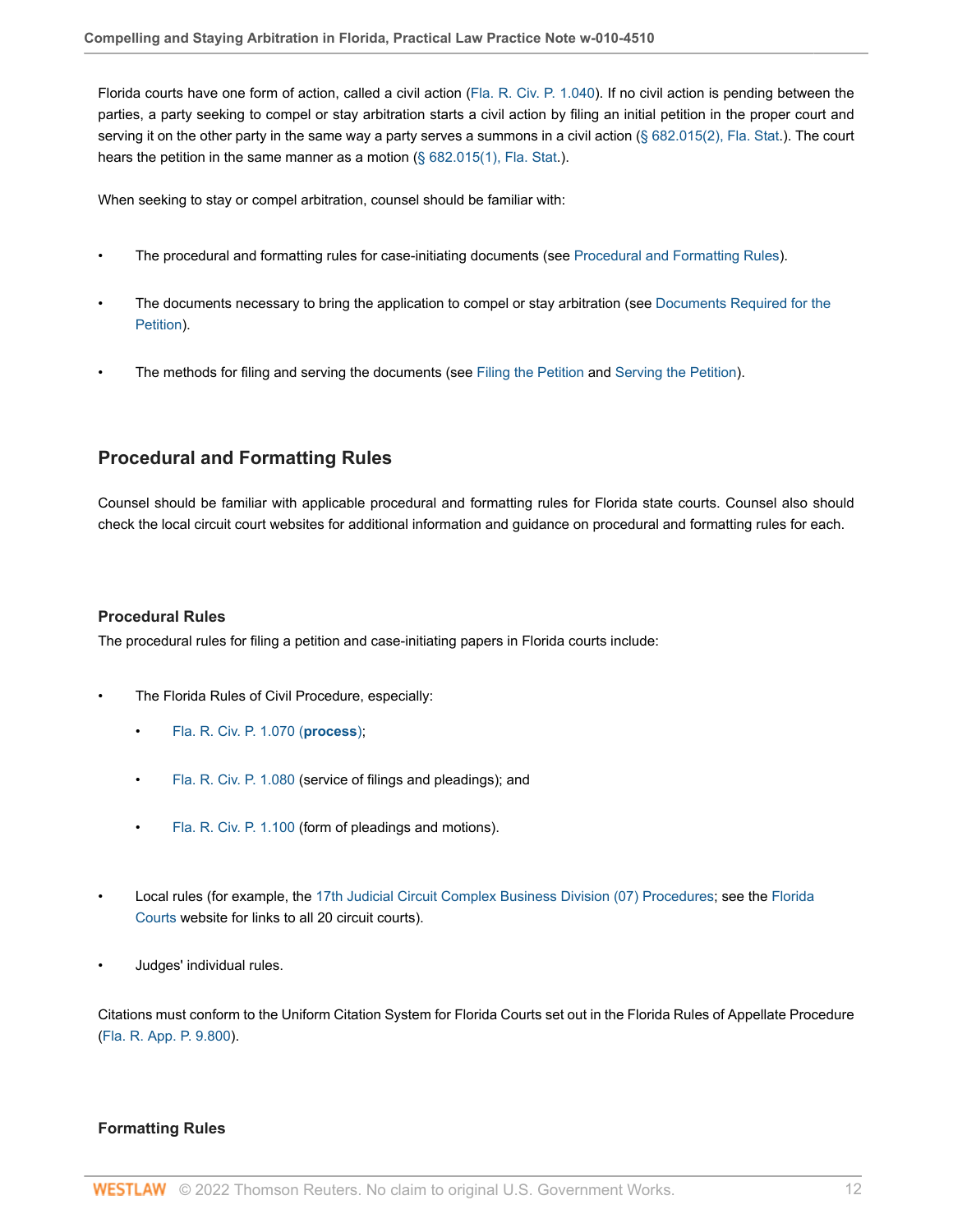Whether a party serves and files manually or electronically, all documents a party serves or files in the circuit court must:

- Be prepared on or capable of being printed on 8.5 by 11-inch paper (Fla. R. Gen. Prac. & Jud. Admin. 2.520(b)).
- Have one-inch margins on all sides (Fla. R. Gen. Prac. & Jud. Admin. 2.520(d)(2)).
- Be legibly typewritten or printed (Fla. R. Gen. Prac. & Jud. Admin. 2.520(b)).
- Have consecutively numbered pages (Fla. R. Gen. Prac. & Jud. Admin. 2.520(b)).

Although not required by any statewide rules, attorneys also generally:

- Prepare documents using black Times New Roman 12-point font.
- Double-space text in the body of a document and single-space any:
	- titles;
	- headings;
	- block quotes;
	- footnotes;
	- lists;
	- text within charts; and
	- names and addresses of the attorneys appearing in the case (for example, signature blocks or service lists).

For more information on the formatting requirements for documents filed in Florida circuit courts, see [Practice Note, General](http://www.westlaw.com/Document/I94e68d3273e111e38578f7ccc38dcbee/View/FullText.html?originationContext=document&vr=3.0&rs=cblt1.0&transitionType=DocumentItem&contextData=(sc.Default)) [Formatting Rules in Circuit Court \(FL\)](http://www.westlaw.com/Document/I94e68d3273e111e38578f7ccc38dcbee/View/FullText.html?originationContext=document&vr=3.0&rs=cblt1.0&transitionType=DocumentItem&contextData=(sc.Default)).

## <span id="page-12-0"></span>**Documents Required for the Petition**

The RFAC does not identify any specific documents counsel must include with a petition to compel or stay arbitration. The court hears a petition to compel or stay arbitration as a motion [\(§ 682.015, Fla. Stat.](http://www.westlaw.com/Link/Document/FullText?findType=L&pubNum=1000006&cite=FLSTS682.015&originatingDoc=Idf2140f19e0d11e79bef99c0ee06c731&refType=LQ&originationContext=document&vr=3.0&rs=cblt1.0&transitionType=PLDocumentLink&billingHash=C88056251D692EF9F41B22B4A808F9121D780D00691F4D958645814EAA752BF7&contextData=(sc.Default))). Florida courts generally require a motion to include an explanation of the movant's points and authorities, but some courts either require or allow counsel to submit a separate memorandum of law (see, for example, [FL ST 9 J CIR ORANGE CIV SECTION 5](http://www.westlaw.com/Link/Document/FullText?findType=L&pubNum=1077509&cite=FLST9JCRORCVS5&originatingDoc=Idf2140f19e0d11e79bef99c0ee06c731&refType=GA&originationContext=document&vr=3.0&rs=cblt1.0&transitionType=PLDocumentLink&billingHash=35313D5864175522D90CE00BE08980EA7086ED70A322EECDF8340970111F595D&contextData=(sc.Default))). Counsel should consult the applicable court rules for guidance on the court's preference.

The documents required for a petition to compel or stay arbitration may include: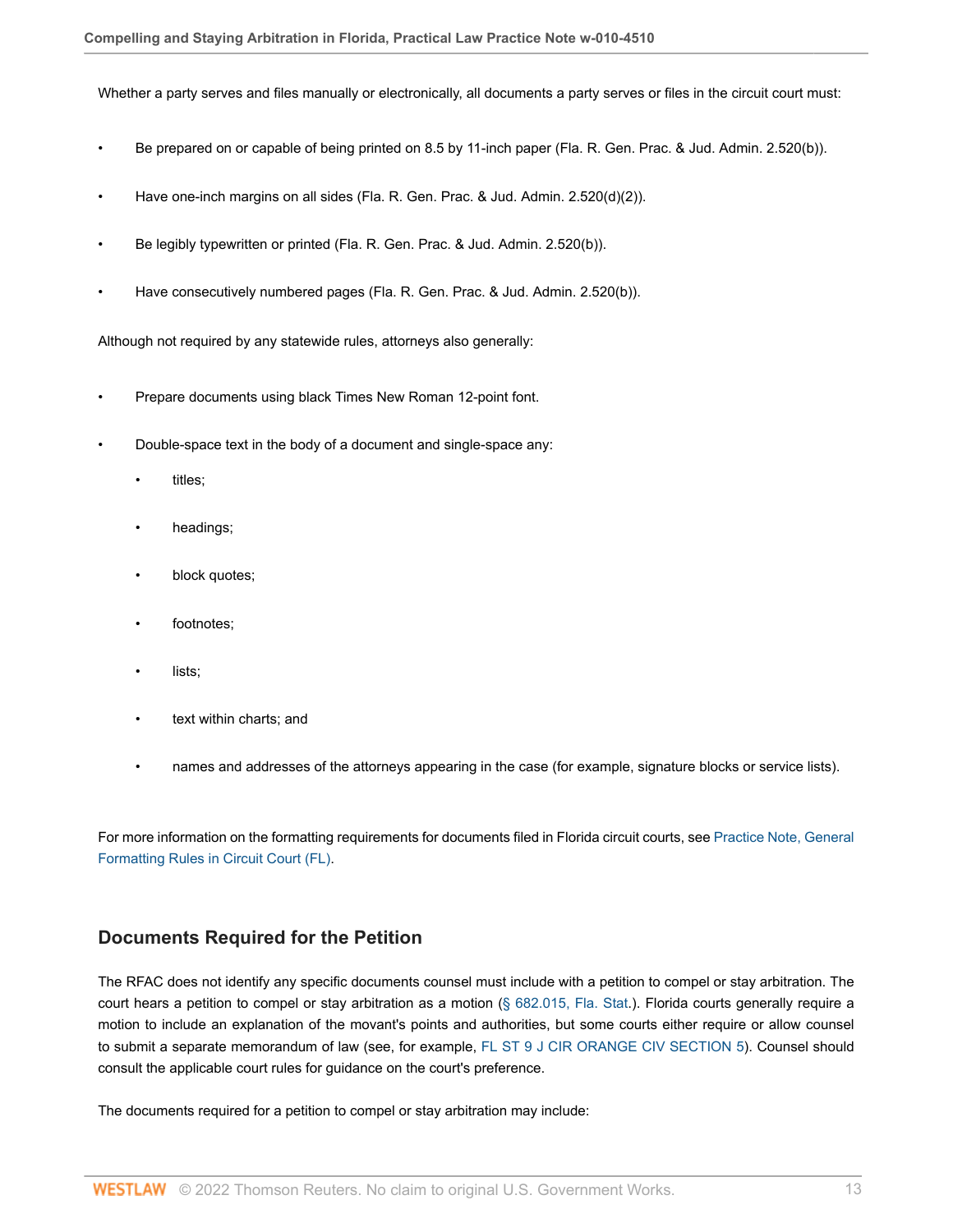- The petition, which may include points and authorities.
- A memorandum of law in support of an initial petition, if the court requires or permits it.
- Any accompanying affidavits or exhibits, such as a copy of the parties' arbitration agreement.

For more information about motion practice in the Florida courts, see [Practice Note, Motion Practice: Drafting the Motion](http://www.westlaw.com/Document/I1ebe105deb5711e398db8b09b4f043e0/View/FullText.html?originationContext=document&vr=3.0&rs=cblt1.0&transitionType=DocumentItem&contextData=(sc.Default)) [Papers \(FL\)](http://www.westlaw.com/Document/I1ebe105deb5711e398db8b09b4f043e0/View/FullText.html?originationContext=document&vr=3.0&rs=cblt1.0&transitionType=DocumentItem&contextData=(sc.Default)).

# <span id="page-13-0"></span>**Filing the Petition**

#### **Electronic Filing**

All Florida circuit courts require electronic filing and service [\(Fla. R. Gen. Prac. & Jud. Admin. 2.520\(a\)](http://www.westlaw.com/Link/Document/FullText?findType=L&pubNum=1103504&cite=FLSTGPAJAR2.520&originatingDoc=Idf2140f19e0d11e79bef99c0ee06c731&refType=GA&originationContext=document&vr=3.0&rs=cblt1.0&transitionType=PLDocumentLink&billingHash=576DD03F1CD25654ACD5B235204B60CED8F66BB591DD03CAAF2C57B4F7F633FC&contextData=(sc.Default))). Counsel may register for electronic filing using the [Florida Courts E-Filing Portal.](https://www.myflcourtaccess.com/ ) *[Pro se](http://www.westlaw.com/Document/I0f9fc050ef0811e28578f7ccc38dcbee/View/FullText.html?originationContext=document&vr=3.0&rs=cblt1.0&transitionType=DocumentItem&contextData=(sc.Default))* parties may, but are not required to, file documents electronically (see *[In re Amendments to Florida Rules of Civil Procedure](http://www.westlaw.com/Link/Document/FullText?findType=Y&serNum=2028901559&pubNum=0003926&originatingDoc=Idf2140f19e0d11e79bef99c0ee06c731&refType=RP&fi=co_pp_sp_3926_462&originationContext=document&vr=3.0&rs=cblt1.0&transitionType=PLDocumentLink&billingHash=8BBA882DD6E9EB1C35C3B066787F176F223B34591F7EEB76CF582E79E30F3755&contextData=(sc.Default)#co_pp_sp_3926_462)*, 102 So. 3d 451, 462 (Fla. 2012)).

The ePortal supports Word and **[PDF](http://www.westlaw.com/Document/I0f9fc073ef0811e28578f7ccc38dcbee/View/FullText.html?originationContext=document&vr=3.0&rs=cblt1.0&transitionType=DocumentItem&contextData=(sc.Default))** and **[PDF-A](http://www.westlaw.com/Document/I0f9fc03def0811e28578f7ccc38dcbee/View/FullText.html?originationContext=document&vr=3.0&rs=cblt1.0&transitionType=DocumentItem&contextData=(sc.Default))** formats (see FAQS for Filers, available at [Florida Courts E-Filing Portal](https://www.myflcourtaccess.com/authority/faqs.html ) [Frequently Asked Questions](https://www.myflcourtaccess.com/authority/faqs.html )). Submissions using the ePortal must be in a format capable of being electronically searched and printed (see Portal Document Submission Standards, available at [Florida Courts E-Filing Authority, Resources: Training](https://www.myflcourtaccess.com/authority/training-materials ) [Materials and Manuals\)](https://www.myflcourtaccess.com/authority/training-materials ).

Documents (including exhibits) may not exceed 50 megabytes ([Fla. R. Gen. Prac. & Jud. Admin. 2.525](http://www.westlaw.com/Link/Document/FullText?findType=L&pubNum=1103504&cite=FLSTGPAJAR2.525&originatingDoc=Idf2140f19e0d11e79bef99c0ee06c731&refType=GA&originationContext=document&vr=3.0&rs=cblt1.0&transitionType=PLDocumentLink&billingHash=B0470C23820E09B47DB8353192ADF4C8FC6BB8841EC629C9A7A523E9F11F9327&contextData=(sc.Default))(d)).

Counsel must sign the e-filed petition either with a handwritten signature or an electronic signature indicator in the form of "/s/, "s/," or "/s" [NAME] ([Fla. R. Gen. Prac. & Jud. Admin. 2.515\(c\)\)](http://www.westlaw.com/Link/Document/FullText?findType=L&pubNum=1103504&cite=FLSTGPAJAR2.515&originatingDoc=Idf2140f19e0d11e79bef99c0ee06c731&refType=GA&originationContext=document&vr=3.0&rs=cblt1.0&transitionType=PLDocumentLink&billingHash=67D32CA2E30A87D6926CE73C1613E004AF2989285EB6FD29878040BA4D641A4F&contextData=(sc.Default)). The signature block must contain the attorney's:

- Name.
- Address.
- Telephone number.
- Email address.
- Florida Bar number (or notice that counsel is admitted *[pro hac vice](http://www.westlaw.com/Document/I0f9fc0bdef0811e28578f7ccc38dcbee/View/FullText.html?originationContext=document&vr=3.0&rs=cblt1.0&transitionType=DocumentItem&contextData=(sc.Default))*).

#### ([Fla. R. Gen. Prac. & Jud. Admin. 2.515\(a\)](http://www.westlaw.com/Link/Document/FullText?findType=L&pubNum=1103504&cite=FLSTGPAJAR2.515&originatingDoc=Idf2140f19e0d11e79bef99c0ee06c731&refType=GA&originationContext=document&vr=3.0&rs=cblt1.0&transitionType=PLDocumentLink&billingHash=67D32CA2E30A87D6926CE73C1613E004AF2989285EB6FD29878040BA4D641A4F&contextData=(sc.Default)).)

For more information about electronically filing a new case, see [Practice Note, E-Filing in State Court \(FL\): Filing a New Case.](http://www.westlaw.com/Document/I94e68d3173e111e38578f7ccc38dcbee/View/FullText.html?originationContext=document&vr=3.0&rs=cblt1.0&transitionType=DocumentItem&contextData=(sc.Default)#co_anchor_a000024)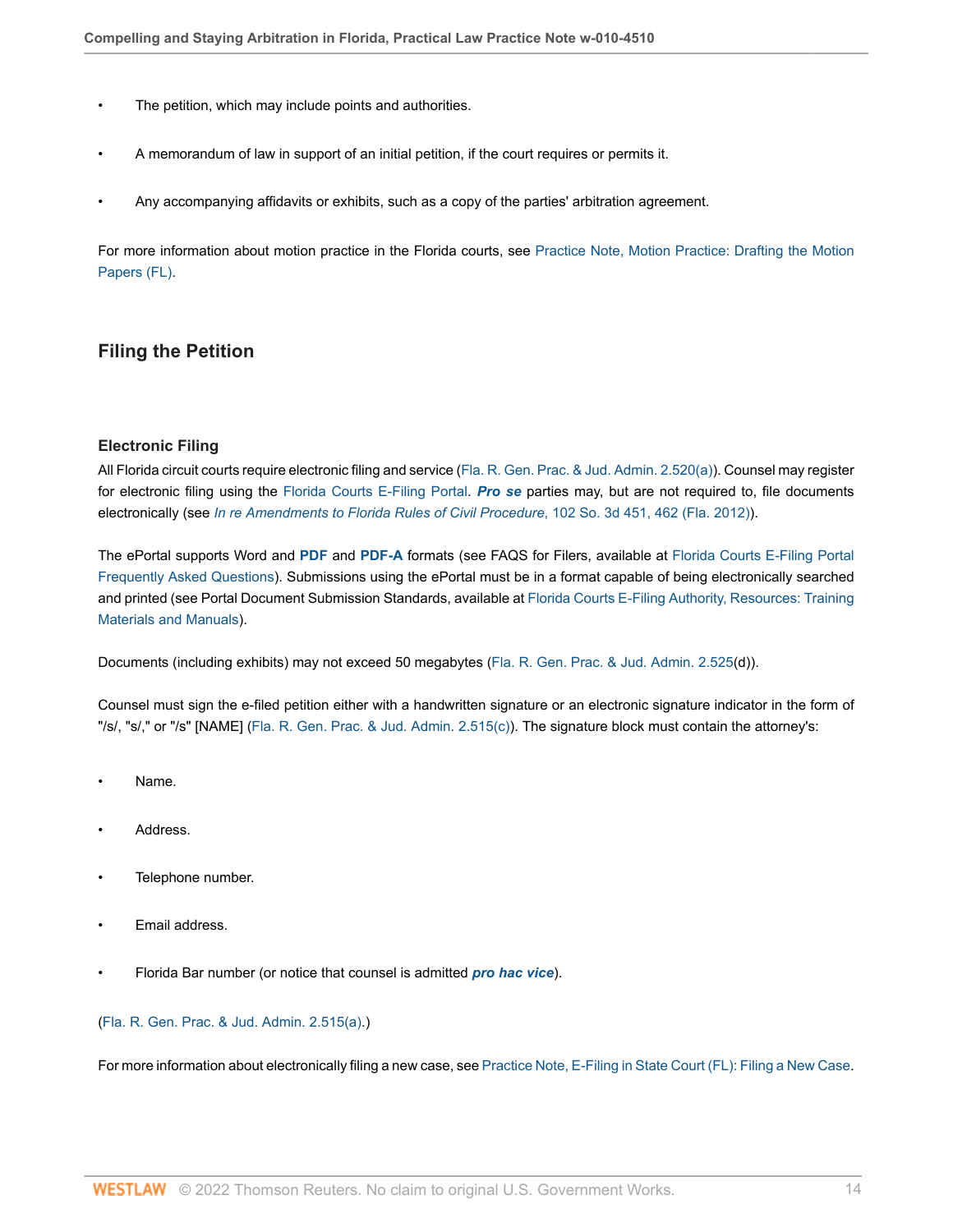## **Traditional Paper Filing**

A party may manually submit documents to the court if:

- The party is self-represented, although self-represented parties may register with the ePortal for e-filing access.
- The court has excused an attorney from the requirement of email service.
- The party is submitting evidentiary exhibits or filing non-documentary materials.
- The filing exceeds 50 megabytes, in which case counsel may file documents using a CD-ROM, flash drive, or similar storage device.
- The judge accepts the filing in open court.
- The local court rules permit paper filing.
- The clerk does not have the ability to accept and retain electronic filings or has not had electronic filing procedures approved by the supreme court.
- The court determines justice so requires.

#### ([Fla. R. Gen. Prac. & Jud. Admin. 2.525](http://www.westlaw.com/Link/Document/FullText?findType=L&pubNum=1103504&cite=FLSTGPAJAR2.525&originatingDoc=Idf2140f19e0d11e79bef99c0ee06c731&refType=GA&originationContext=document&vr=3.0&rs=cblt1.0&transitionType=PLDocumentLink&billingHash=B0470C23820E09B47DB8353192ADF4C8FC6BB8841EC629C9A7A523E9F11F9327&contextData=(sc.Default))(d).)

Counsel should consult the local court rules to determine whether the court accepts paper filings.

For more information on filing and serving case-initiating documents in Florida courts, see [Practice Note, Commencing a](http://www.westlaw.com/Document/I24369f7f844b11e38578f7ccc38dcbee/View/FullText.html?originationContext=document&vr=3.0&rs=cblt1.0&transitionType=DocumentItem&contextData=(sc.Default)) [Lawsuit: Filing and Serving the Complaint \(FL\)](http://www.westlaw.com/Document/I24369f7f844b11e38578f7ccc38dcbee/View/FullText.html?originationContext=document&vr=3.0&rs=cblt1.0&transitionType=DocumentItem&contextData=(sc.Default)).

# <span id="page-14-0"></span>**Serving the Petition**

Unless there is already a civil action involving the arbitration agreement pending, a party seeking to compel or stay arbitration serves notice of the initial petition in the same manner provided by the rules for the service of a summons in a civil action [\(§](http://www.westlaw.com/Link/Document/FullText?findType=L&pubNum=1000006&cite=FLSTS682.015&originatingDoc=Idf2140f19e0d11e79bef99c0ee06c731&refType=SP&originationContext=document&vr=3.0&rs=cblt1.0&transitionType=PLDocumentLink&billingHash=C88056251D692EF9F41B22B4A808F9121D780D00691F4D958645814EAA752BF7&contextData=(sc.Default)#co_pp_58730000872b1) [682.015\(2\), Fla. Stat.](http://www.westlaw.com/Link/Document/FullText?findType=L&pubNum=1000006&cite=FLSTS682.015&originatingDoc=Idf2140f19e0d11e79bef99c0ee06c731&refType=SP&originationContext=document&vr=3.0&rs=cblt1.0&transitionType=PLDocumentLink&billingHash=C88056251D692EF9F41B22B4A808F9121D780D00691F4D958645814EAA752BF7&contextData=(sc.Default)#co_pp_58730000872b1); [Fla. R. Civ. P. 1.070](http://www.westlaw.com/Link/Document/FullText?findType=L&pubNum=1005170&cite=FLSTRCPR1.070&originatingDoc=Idf2140f19e0d11e79bef99c0ee06c731&refType=LQ&originationContext=document&vr=3.0&rs=cblt1.0&transitionType=PLDocumentLink&billingHash=AB43259431707AAB6B08B87F27D11D661AF25E0278C2D2CEFB101E3D0C66A1D1&contextData=(sc.Default)) (governing service of process in a civil action)).

A party moving to compel or stay arbitration in a pending civil action serves the petition in the manner provided by the rules for serving motions in civil actions ([§ 682.015, Fla. Stat.](http://www.westlaw.com/Link/Document/FullText?findType=L&pubNum=1000006&cite=FLSTS682.015&originatingDoc=Idf2140f19e0d11e79bef99c0ee06c731&refType=LQ&originationContext=document&vr=3.0&rs=cblt1.0&transitionType=PLDocumentLink&billingHash=C88056251D692EF9F41B22B4A808F9121D780D00691F4D958645814EAA752BF7&contextData=(sc.Default)); [Fla. R. Civ. P. 1.070,](http://www.westlaw.com/Link/Document/FullText?findType=L&pubNum=1005170&cite=FLSTRCPR1.070&originatingDoc=Idf2140f19e0d11e79bef99c0ee06c731&refType=LQ&originationContext=document&vr=3.0&rs=cblt1.0&transitionType=PLDocumentLink&billingHash=AB43259431707AAB6B08B87F27D11D661AF25E0278C2D2CEFB101E3D0C66A1D1&contextData=(sc.Default)) and [Fla. R. Gen. Prac. & Jud. Admin. 2.516](http://www.westlaw.com/Link/Document/FullText?findType=L&pubNum=1103504&cite=FLSTGPAJAR2.516&originatingDoc=Idf2140f19e0d11e79bef99c0ee06c731&refType=GA&originationContext=document&vr=3.0&rs=cblt1.0&transitionType=PLDocumentLink&billingHash=C776527C1C2E98367B99B5F21C169D2CD8EE299B884494F35BADB74D5FFC3A47&contextData=(sc.Default)) (governing service of motions)). The petitioner may serve the other parties by:

- Email.
- Electronic filing.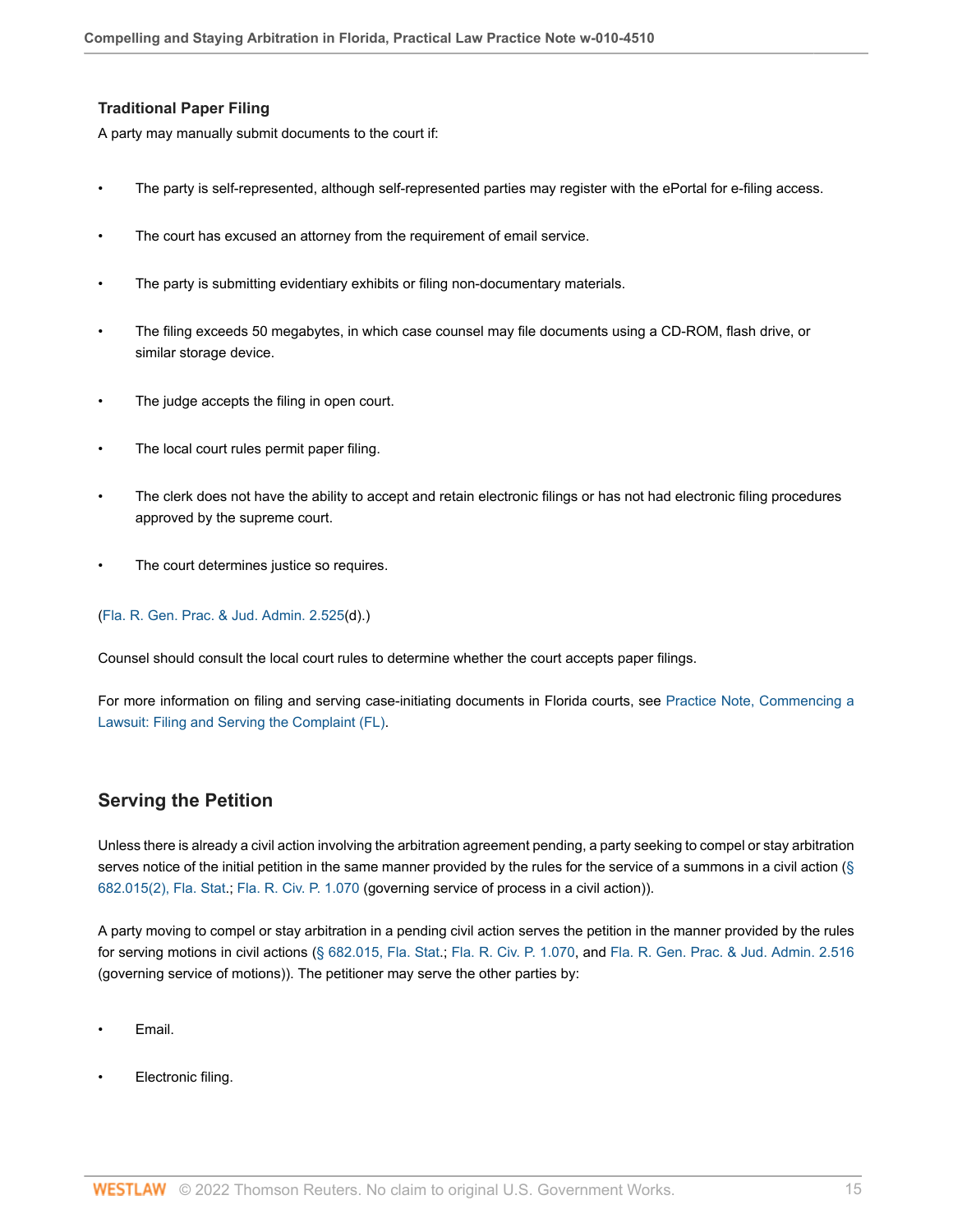Personal service.

#### ([Fla. R. Gen. Prac. & Jud. Admin. 2.516](http://www.westlaw.com/Link/Document/FullText?findType=L&pubNum=1103504&cite=FLSTGPAJAR2.516&originatingDoc=Idf2140f19e0d11e79bef99c0ee06c731&refType=GA&originationContext=document&vr=3.0&rs=cblt1.0&transitionType=PLDocumentLink&billingHash=C776527C1C2E98367B99B5F21C169D2CD8EE299B884494F35BADB74D5FFC3A47&contextData=(sc.Default))(b).)

The petitioner must file the petition before or immediately after serving it ([Fla. R. Gen. Prac. & Jud. Admin. 2.516](http://www.westlaw.com/Link/Document/FullText?findType=L&pubNum=1103504&cite=FLSTGPAJAR2.516&originatingDoc=Idf2140f19e0d11e79bef99c0ee06c731&refType=GA&originationContext=document&vr=3.0&rs=cblt1.0&transitionType=PLDocumentLink&billingHash=C776527C1C2E98367B99B5F21C169D2CD8EE299B884494F35BADB74D5FFC3A47&contextData=(sc.Default))(d)).

## <span id="page-15-0"></span>**Discovery When Seeking to Compel or Stay Arbitration**

The RFAC does not address the availability of discovery in aid of judicial proceedings to compel or stay arbitration. Given courts' limited role on a motion to compel or stay arbitration (see [Threshold Issues for the Court to Decide](#page-3-0)) and the risk of waiver if a party engages in extensive court litigation (see [Waiver](#page-5-1)), a party interested in obtaining discovery when seeking to compel or stay arbitration should limit the request to discovery necessary to establish the threshold issues of:

- The agreement's validity and scope.
- Waiver.

# <span id="page-15-1"></span>**Appealing an Order to Compel or Stay Arbitration**

In federal court, the prohibition on **[interlocutory appeals](http://www.westlaw.com/Document/I6629dc09ef2a11e28578f7ccc38dcbee/View/FullText.html?originationContext=document&vr=3.0&rs=cblt1.0&transitionType=DocumentItem&contextData=(sc.Default))** [\(28 U.S.C. § 1291](http://www.westlaw.com/Link/Document/FullText?findType=L&pubNum=1000546&cite=28USCAS1291&originatingDoc=Idf2140f19e0d11e79bef99c0ee06c731&refType=LQ&originationContext=document&vr=3.0&rs=cblt1.0&transitionType=PLDocumentLink&billingHash=B581C2D5C031BE8B74B645F684EA274F94A188F1ACAA6A54320AD0CC092AA45F&contextData=(sc.Default))), the **[final judgment rule](http://www.westlaw.com/Document/Id4cf194af3ad11e28578f7ccc38dcbee/View/FullText.html?originationContext=document&vr=3.0&rs=cblt1.0&transitionType=DocumentItem&contextData=(sc.Default))** [\(28 U.S.C. § 1292\)](http://www.westlaw.com/Link/Document/FullText?findType=L&pubNum=1000546&cite=28USCAS1292&originatingDoc=Idf2140f19e0d11e79bef99c0ee06c731&refType=LQ&originationContext=document&vr=3.0&rs=cblt1.0&transitionType=PLDocumentLink&billingHash=BA8FB63DF47E9B7684CC84A6710FEBD48315F5BA890C3A6B54E3F2C67A2DBA59&contextData=(sc.Default)), and the FAA limit appeals of orders compelling FAA governed arbitration (see [Practice Note, Compelling and Enjoining](http://www.westlaw.com/Document/I630e9697141b11e498db8b09b4f043e0/View/FullText.html?originationContext=document&vr=3.0&rs=cblt1.0&transitionType=DocumentItem&contextData=(sc.Default)#co_anchor_a48464) [Arbitration in US Federal Courts: Appealing an Order to Compel or Enjoin Arbitration\)](http://www.westlaw.com/Document/I630e9697141b11e498db8b09b4f043e0/View/FullText.html?originationContext=document&vr=3.0&rs=cblt1.0&transitionType=DocumentItem&contextData=(sc.Default)#co_anchor_a48464)). Under the FAA, litigants may immediately appeal federal court orders denying arbitration, but not orders favorable to arbitration. US appellate courts therefore have jurisdiction over orders:

- Denying requests to compel and stay litigation pending arbitration (9 U.S.C.  $\S$  16(a)(1)).
- Granting, continuing, or modifying an injunction against an arbitration (9 U.S.C.  $\S$  16(a)(2)).

In Florida courts, unlike in federal court, an order determining a party's entitlement to arbitration is a nonfinal appealable order. A party may therefore appeal to the district court of appeal any order that either grants or denies a petition to:

- Compel arbitration.
- Stay arbitration.

## ([Fla. R. App. P. 9.130\(a\)\(3\)\(C\)\(iv\)](http://www.westlaw.com/Link/Document/FullText?findType=L&pubNum=1005181&cite=FLSTRAPR9.130&originatingDoc=Idf2140f19e0d11e79bef99c0ee06c731&refType=LQ&originationContext=document&vr=3.0&rs=cblt1.0&transitionType=PLDocumentLink&billingHash=DF3C5191F62EEFA8F60B6D0DFA18E90C213D33B075092AF73E3331A3B1C4800A&contextData=(sc.Default)).)

If a party moves to dismiss a lawsuit based on the existence of an arbitration clause without also moving to compel arbitration, the court's order denying the motion to dismiss is not appealable (see *[Gomez v. S & I Props., LLC](http://www.westlaw.com/Link/Document/FullText?findType=Y&serNum=2041819933&pubNum=0003926&originatingDoc=Idf2140f19e0d11e79bef99c0ee06c731&refType=RP&fi=co_pp_sp_3926_541&originationContext=document&vr=3.0&rs=cblt1.0&transitionType=PLDocumentLink&billingHash=76ABD361EA2A62441A0E5AA974088271321AE3B3EE8B0532F8A12602A23A0252&contextData=(sc.Default)#co_pp_sp_3926_541)*, 220 So. 3d 539, 541-42